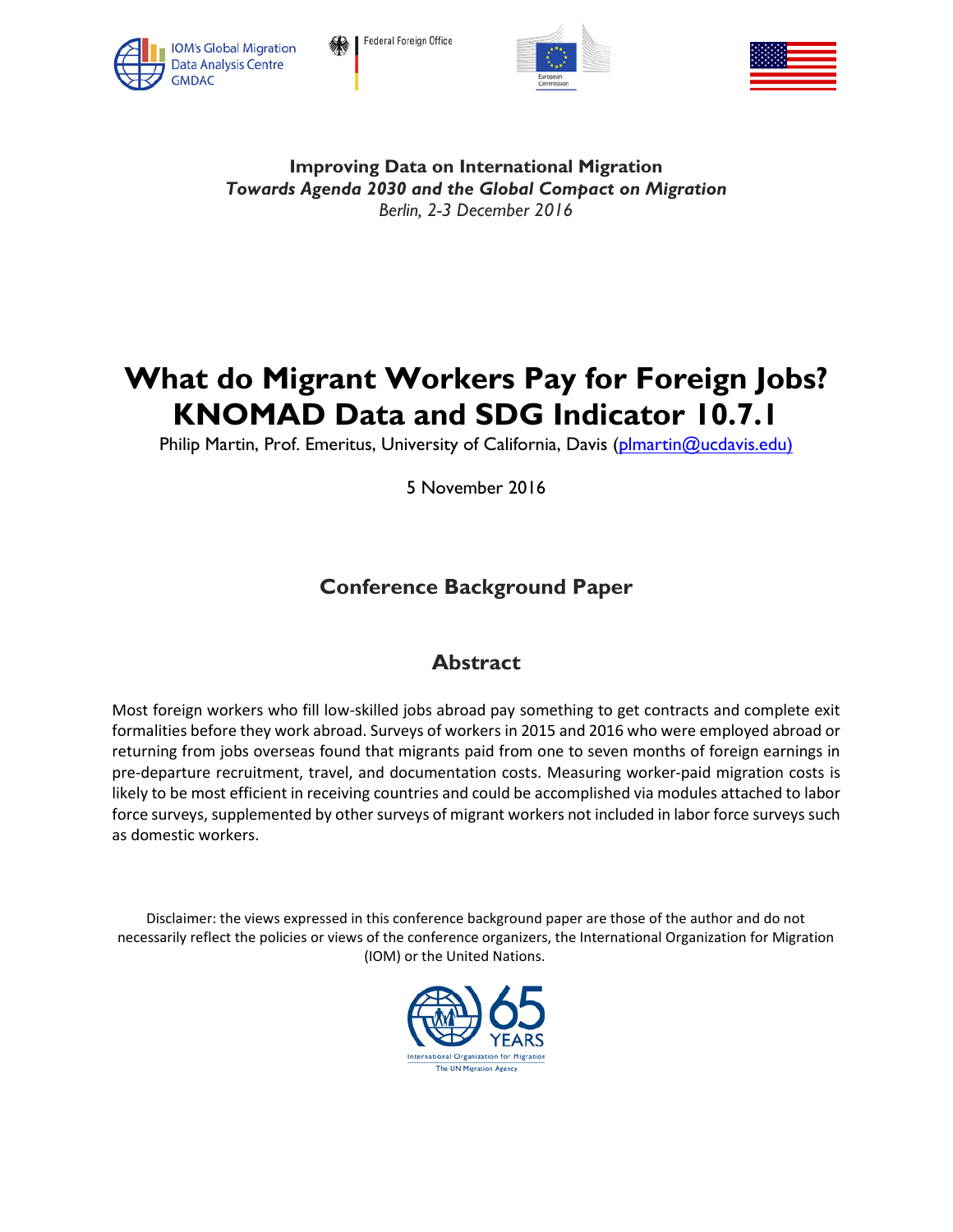# **TABLE OF CONTENTS**

| Table 9. Earnings, Remittances, and Hours: Nepalese Returning from Qatar, 2014\$13  |  |
|-------------------------------------------------------------------------------------|--|
|                                                                                     |  |
| Table 11. Earnings, Remittances, and Hours: Pakistanis Returning from UAE, 2014\$15 |  |
|                                                                                     |  |
|                                                                                     |  |
|                                                                                     |  |
|                                                                                     |  |
|                                                                                     |  |
|                                                                                     |  |
|                                                                                     |  |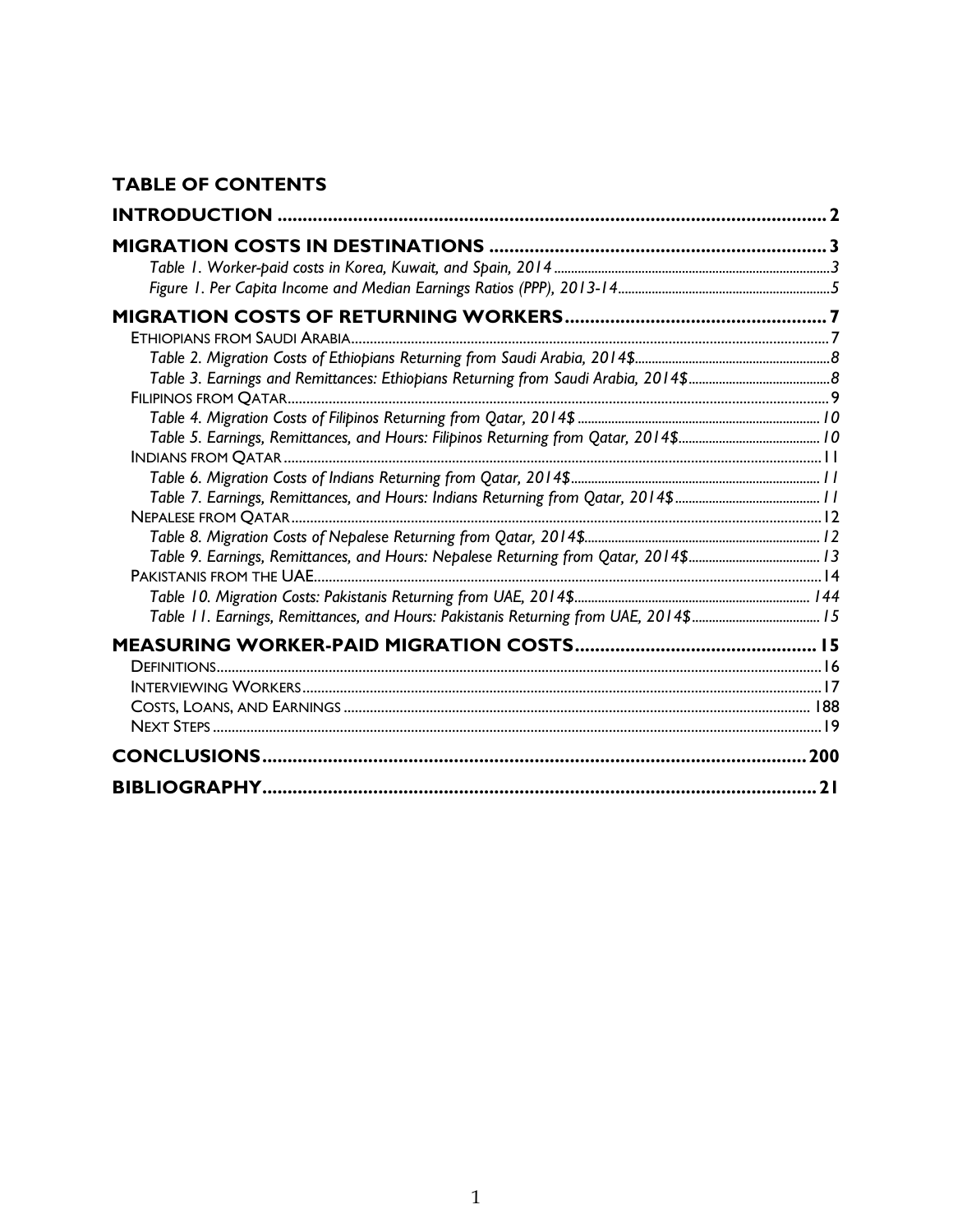# **Introduction**

Some 150 million workers were employed outside their country of birth in 2013 (ILO, 2015a). Some have settled in the countries where they live and work, but many are migrant workers expected to leave after several months or years of employment in countries of destination (CODs).

ILO conventions and laws in many countries of origin (COO) and destination require employers to pay all of the costs associated with recruiting foreign workers. Employers usually pay recruitment costs for highly skilled workers, since the demand for mobile professionals such as accountants and nurses typically exceeds the supply. But the supply of workers earning less than \$500 a month outside their countries of citizenship often exceeds the number of jobs, allowing employers, recruiters, and others to charge workers some of the wage wedge, or gap between wages in poorer and richer countries, that motivates workers to seek foreign jobs.

High worker-paid costs are regressive in the sense that lower-wage workers pay more for foreign jobs than higher-wage workers. Furthermore, many workers do not know upfront how much they will have to pay for foreign jobs. This combination of high costs, regressivity, and non-transparency prompted the UN Secretary General to emphasize the "enormous gains to be made by lowering costs related to migration… especially by low-skilled migrants." (UN Secretary General, 2013, para 113)

The Global Knowledge Partnership on Migration and Development (KNOMAD) and the ILO surveyed migrant workers using a six-part questionnaire in 2014-15 to determine what they paid for foreign jobs. Workers were interviewed where they worked in Korea, Kuwait, and Spain, and as they returned to Ethiopia, India, Nepal, Pakistan, and the Philippines from jobs in Qatar, Saudi Arabia and the UAE. This paper summarizes what workers reported paying for foreign jobs.

Part 1 of the questionnaire collected demographic and education data on the migrant, including how many family members he or she supports at home. Part 2 asked about the recruitment process. How did the migrant learn about the job, who was paid to get the contract, and what did migrants pay for items ranging from passports and visas to medical and police checks. Some migrants paid a lump sum to recruiters and did not know the cost of the individual items involved in going abroad.

Part 3 asked about the cost of borrowing money to pay migration costs. From whom was money borrowed, at what interest rate, and with what collateral? Part 4 asked about job search costs. How long did it take the worker to find the foreign job and what were the opportunity costs in time not worked because of preparing to go abroad?

The questions in Part 5 shifted to work abroad. What do or did migrants earn abroad, what work-related benefits do or did they receive, and do or did the migrant get paid the wage that was promised before departure? Part 6 turns to work-related issues, including the cost of housing and food while abroad, hours of work and work-related injuries, and the availability of work-related rights ranging from being able to form or join a union to changing employers.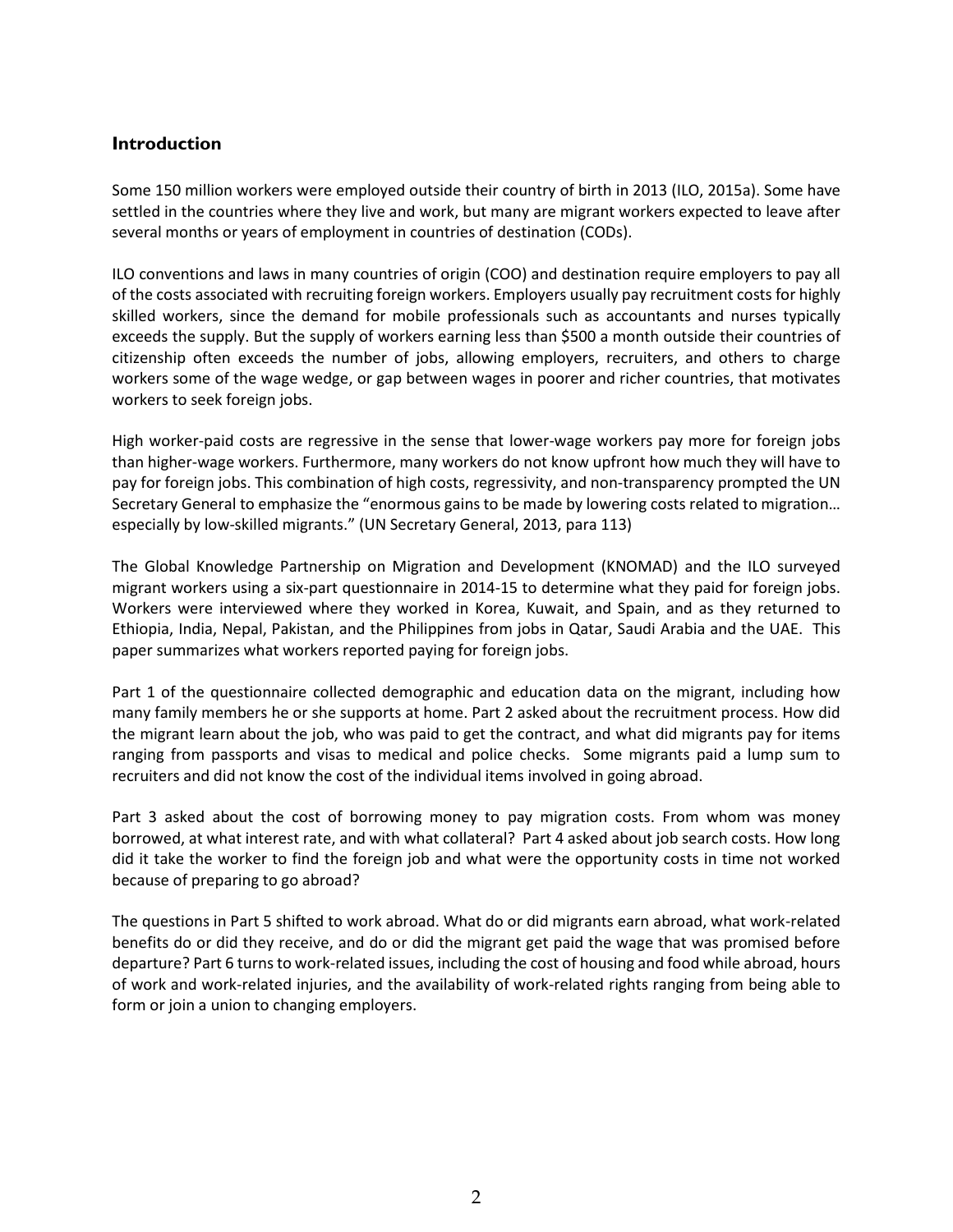# **Migration Costs in Destinations**

The first surveys asked legal and low-skilled migrant workers employed in Korea, Kuwait, and Spain in 2014 about their costs of migration. Worker-paid migration costs averaged \$1,525 in Korea, or one to 1.5 months of typical earnings. Most migrant workers had 36-month contracts, so they could expect to earn \$36,000 at \$1,000 a month or \$54,000 at \$1,500 a month, depending on how much overtime they worked.<sup>1</sup> Migrant worker contracts can be extended for an additional 22 months at the request of migrants and their Korean employers, so average migration costs of \$1,525 could be less than three per cent of expected earnings in Korea if migrants stay in Korea for the maximum of almost five years.

Worker-paid migration costs to get jobs in Kuwait averaged \$1,900, and average monthly earnings were \$465, so migration costs were equivalent to four months Kuwaiti earnings. With two-year contracts, migrant workers earn \$11,160 and worker-paid migration costs are a sixth of earnings. For Egyptians, many of whom were employed at home at an average wage of \$165 a month, earning over \$600 a month in Kuwait was four times more than they would have earned at home.

Worker-paid costs to fill seasonal farm jobs in Spain averaged \$530 or half a month's average Spanish earnings of \$1,000. Most seasonal farm workers were employed in Spain from four to nine months, making worker-paid migration costs six to 12 per cent of Spanish earnings. Migration costs were relatively low despite only seasonal earnings because all of the workers interviewed had previous Spanish work experience and Spanish regulations require employers to pay half of the transportation costs of the migrant workers they employ. When workers arrived in Spain from afar, such as from Ecuador, employers usually paid the full cost of inbound transportation and deducted transport costs from worker earnings at the rate of E90 (\$100) a month.

| <b>Destination</b> | worker-paid<br>Average<br>costs | <b>Worker earnings</b>                                                               | of<br>share<br>Costs:<br>earnings                                                                                                              |
|--------------------|---------------------------------|--------------------------------------------------------------------------------------|------------------------------------------------------------------------------------------------------------------------------------------------|
| <b>Korea</b>       | \$1,525                         | $$36,000$ at $$1,000$ a<br>month or \$54,000 at<br>$$1,500$ a month for 36<br>months | 1 to 1.5 months of<br>Korean earnings; could<br>be less than 3% of<br>if<br>Korean<br>earnings<br>migrants<br>stay<br>max<br>period            |
| <b>Kuwait</b>      | \$1,900                         | \$465/momth                                                                          | 4 months of Kuwaiti<br>earnings of $$11,160$<br>over 24 months<br>Bangladeshis<br>&<br>Egyptians paid<br>more<br>than Indians & Sri<br>Lankans |

| Table 1. Worker-paid costs in Korea, Kuwait, and Spain, 2014 |
|--------------------------------------------------------------|
|--------------------------------------------------------------|

 $\overline{a}$ 

 $1$  A 2014 ILO survey found that most E-9 or EPS workers were men with nine years of schooling and under the age of 30. Most EPS migrants earned between one million (\$965) and 1.7 million (\$1,600) won a month. The Korean minimum wage was 5,210 won (\$5) an hour in 2014, but most migrants earned more because they worked overtime. Migrants seeking jobs under the EPS must pass a test of the Korean language and undergo health and other checks before being placed on lists from which Korean employers select migrant workers.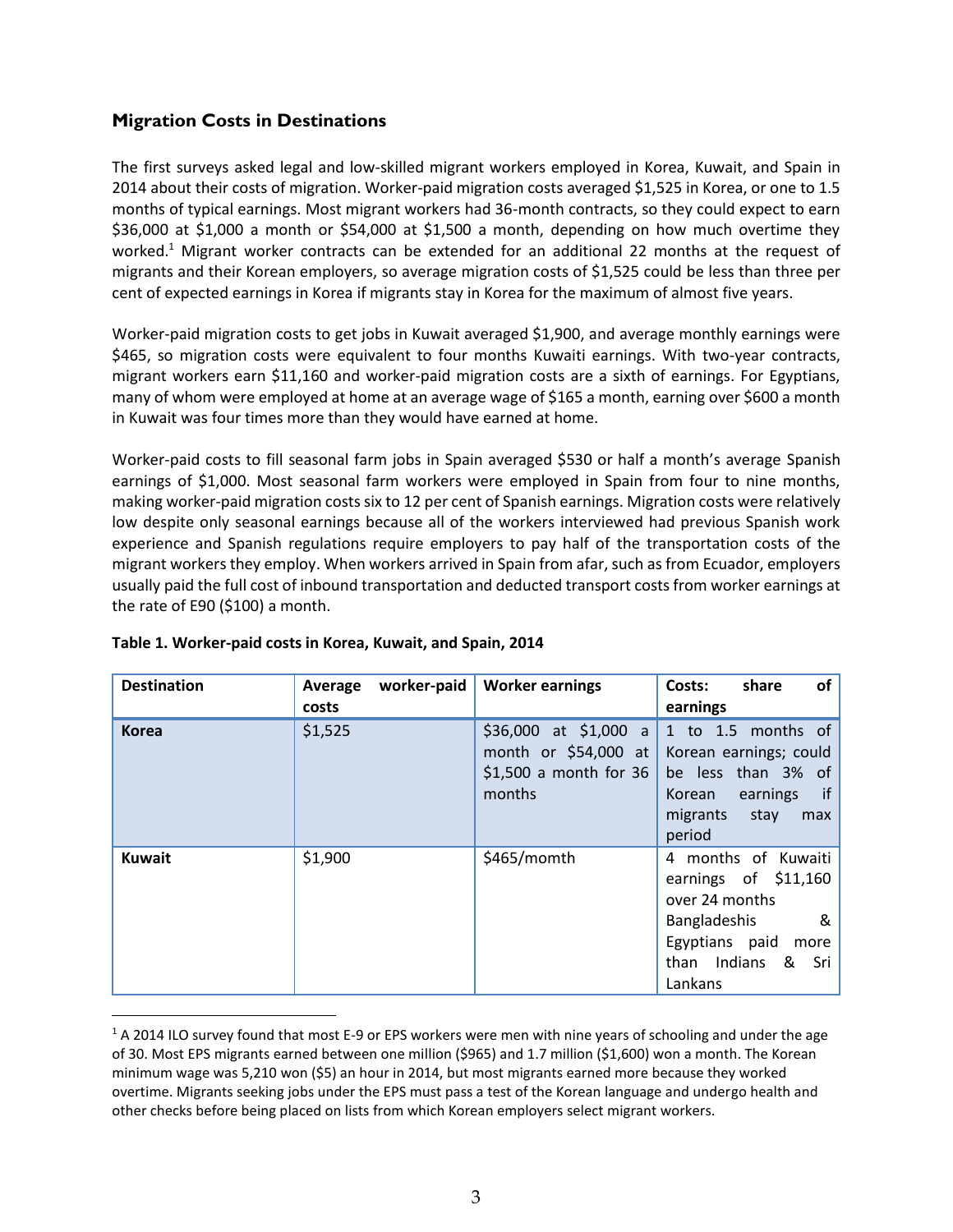| <b>Spain</b> | \$530 | $$1,000/m$ onth | Workers employed in<br>seasonal ag jobs for 4-9<br>months; all had worked |
|--------------|-------|-----------------|---------------------------------------------------------------------------|
|              |       |                 | in Spain previously                                                       |
| Source: text |       |                 |                                                                           |

#### **Korea**

Worker-paid costs as a share of earnings were lowest for migrants in Korea. Almost 90 per cent of the migrant workers interviewed were in Korea less than three months. Almost 80 per cent were employed in manufacturing, 86 per cent were men, and 61 per cent were in Korea for the first time. Many of the migrants had been employed in other countries and welcomed the opportunity to work in Korea, where wages are much higher than other Asian destinations such as Malaysia or Gulf oil exporters.

Over 95 per cent of the migrants in Korea were in their 20s and 30s, 55 per cent were married, and 85 per cent completed secondary school or more. Migrants supported an average three dependents at home. Average earnings at home were \$225 a month, versus \$765 in Korea, for a wage gap of 3.4, although many migrants expected to earn more in Korea as they gained experience and worked overtime.

Average worker-paid costs were \$1,525, but median costs were \$1,300; average costs were increased by the relatively few workers who had very high costs. The average cost of the seven migration-related expenses reported by 60 per cent or more of the workers in Korea was \$830, including \$365 for international transportation and \$250 to learn Korean. The four other major expenses, for passports, medical exams, security checks, welfare funds, and visas, cost \$15 to \$70 each.

The migrants interviewed in Korea were from Thailand, Indonesia, and Vietnam. Thais reported migration costs of \$1,525, including two-thirds who reported paying recruitment fees that averaged \$980. Half of the Thais borrowed money to work in Korea, and these borrowers had repaid 90 per cent of what they borrowed when interviewed but still owed significantly more, suggesting high interest rates. Median earnings in Korea were 3.3 times median earnings in Thailand, suggesting a smaller wage gain for Thais than for Indonesians and Vietnamese. Over 60 per cent of the Thais completed secondary school, and an eighth of the Thais had some post-secondary education, so that Thais in Korea had much higher levels of education than all Thais.

Indonesians had average total migration costs similar to Thais, about \$1,500. Over half reported internal transport costs that averaged \$420, more than the average \$308 for international travel to Korea. Indonesians earned an average \$174 a month at home, a seventh of their median earnings of \$1,050 a month in Korea. Over 80 per cent of the Indonesian migrants completed secondary school.

Vietnamese workers reported the lowest migration costs of \$1,200. The median and mode costs were \$630, so the average cost of \$1,200 indicates very high costs for some workers. Most costs were similar to those of Thais and Indonesians, although the Vietnamese reported paying more to learn Korean and more for international travel. The Vietnamese workers earned a median \$190 at home and \$1,120 or six times more in Korea. Over 70 per cent of the Vietnamese migrants completed secondary school, and 20 per cent had post-secondary education.

The income gap between home and Korean wages is largest for Vietnamese workers, slightly more than six to one, and the ratio of median Korean to home earnings was also about six to one for the Vietnamese. Indonesian workers had an almost six to one median earnings gain, reflecting that fact that many were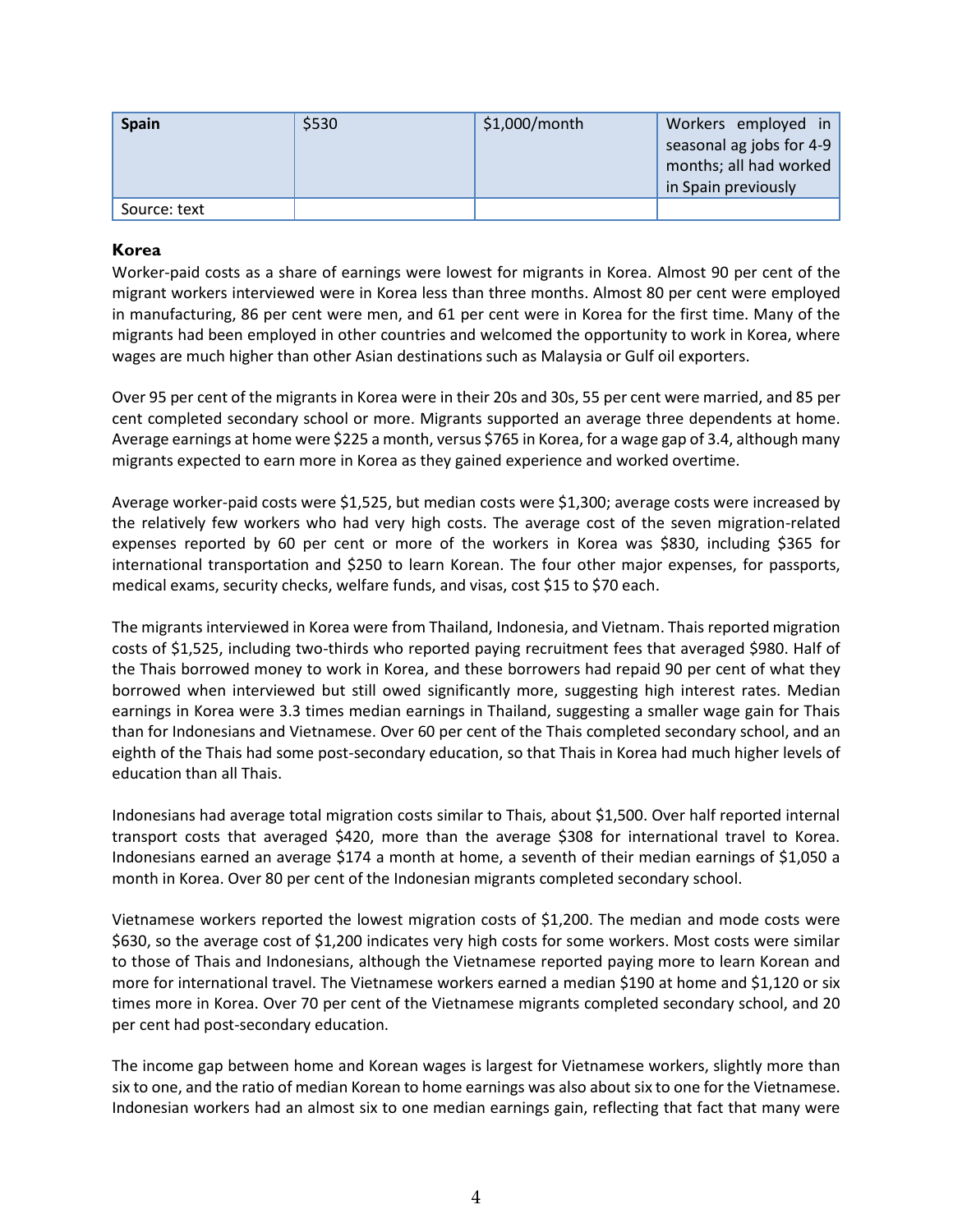not from urban areas of Indonesia where incomes and earnings are higher. Thais also gained more than the ratio of national incomes. The final columns show that Vietnamese could repay their migration costs with fewer months of Korean work than Indonesians and Thais, less than half a month versus over a month.



### **Figure 1. Per Capita Income and Median Earnings Ratios (PPP), 2013-14**

**Migrants to Korea: 2014** 

The Korean Employment Permit System (www.eps.go.kr/ph/index.html), introduced in 2003 and since 2007 the only way for most Korean small- and medium-sized enterprises to hire non-ethnic Koreans from outside the country, functions reasonably well for most migrants, allowing them to repay their migration costs with less than two months of Korean earnings. Most of the high costs were incurred by relatively few workers, and these high costs were usually recruitment fees, other payments, and job searches. In the case of southeast Asians going to Korea, reducing very high costs for the relatively few workers who incur them would reduce overall worker-paid migration costs.

The competition to get jobs in Korea is often intense. In 2015, over 60,000 Nepalis sought 3,000 Korean jobs, making the odds of a Nepali getting a job in Korea about the same as an applicant getting into Harvard.<sup>2</sup>

 $\overline{a}$ 

<sup>&</sup>lt;sup>2</sup> Harvard selected about 2,000 of the 40,000 applicants in 2015, five per cent.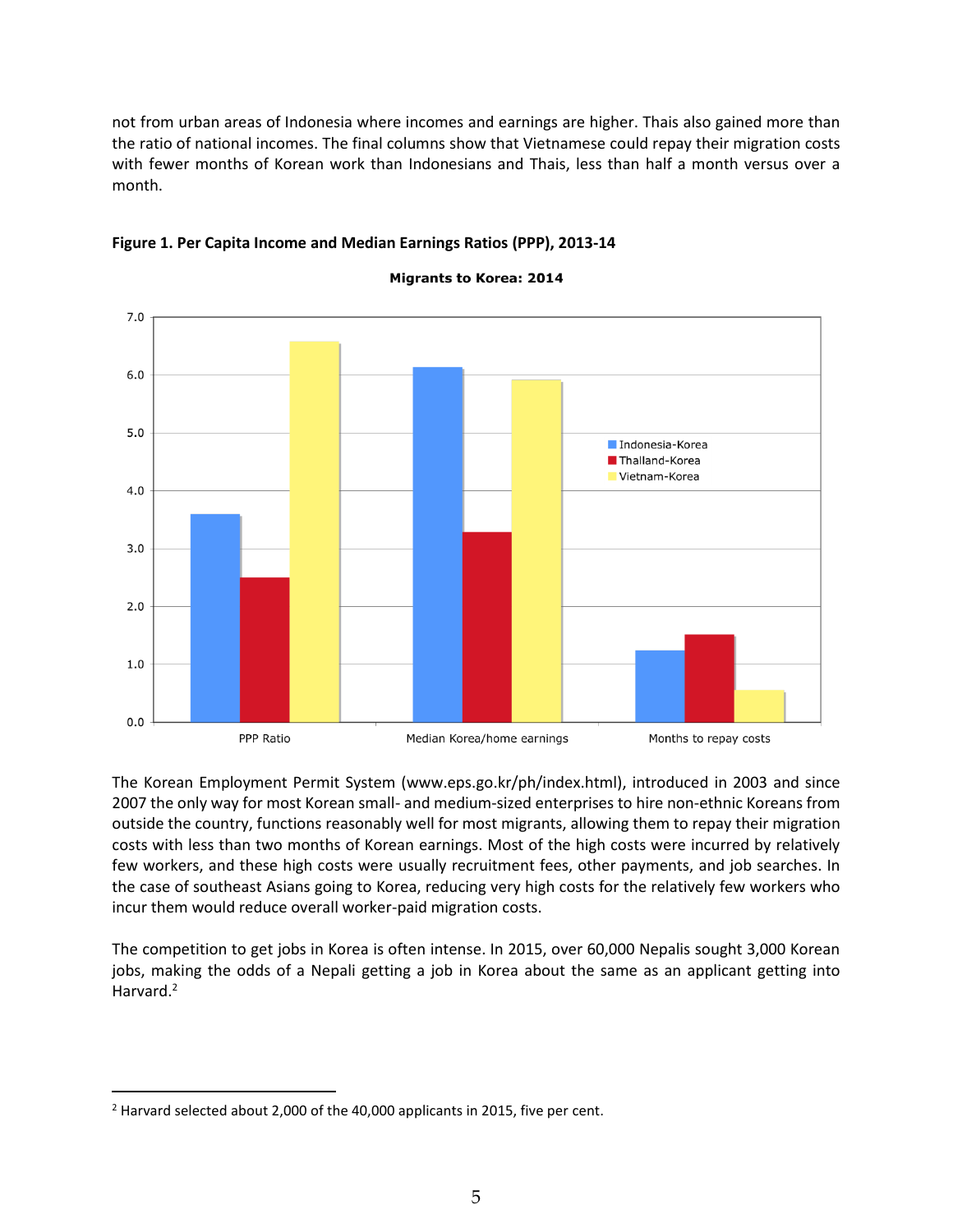#### **Kuwait**

Foreigners are 70 per cent of the 3.8 million residents of Kuwait, and foreign migrants are over 90 per cent of the 1.3 million workers employed in Kuwait's private sector. The leading countries of origin of the foreigners in Kuwait are Egypt, Sri Lanka, India, the Philippines, and Bangladesh.

Over 100 migrant workers were interviewed in Kuwait in 2014, including 20 Bangladeshis, 30 Egyptians, 30 Indians, and 20 Sri Lankans. Most were men except for the Sri Lankans, three-fourths of whom were women. Their median age was 35, and most arrived in Kuwait within the previous five years. Most had little education, including half who did not complete secondary school; three-fourths were married. By country, 70 per cent of Bangladeshis did not complete secondary school, compared with 50 per cent of Indians and Sri Lankans who did not complete secondary school. Egyptians were the best educated, with 60 per cent completing secondary school and a sixth having university degrees.

There was a wide range in costs reported by workers with similar earnings in Kuwait. Bangladeshis paid an average of over \$3,100, followed by Egyptians who paid \$2,900, Indians who paid \$1,250, and Sri Lankans whose average migration costs were \$320. Most of the Sri Lankans were female domestic workers who paid less and earned less in Kuwait.

Many of the migrants paid a lump sum to recruiters and did not know the cost of individual items needed to work in Kuwait. For those who reported costs, Bangladeshis paid an average \$2,300 for visas and \$500 for airfare, while Egyptians paid an average \$2,500 for visas and \$200 for airfare. Some of the cost differences are puzzling. For example, Egyptians reported paying an average \$335 for medical tests while Bangladeshis paid \$45.

Average monthly earnings in Kuwait were \$465, suggesting that migrant workers who paid an average \$1,900 in migration costs worked for four months in Kuwait to repay these costs. Average Kuwait wages varied by nationality, with Egyptians reporting \$610 a month, Indians \$500, Bangladeshis \$350, and Sri Lankans \$340. Egyptians earned four times more in Kuwait than at home and Indians earned 2.5 times more. Few of the Bangladeshis or Sri Lankans had wage-earning jobs at home.

#### **Spain**

 $\overline{a}$ 

Some 171 migrant workers employed in Spanish agriculture were interviewed in January-February 2014, including 42 from Bulgaria, 33 from Ecuador, 44 from Morocco, 19 from Poland, and 30 from Romania. Most had low migration costs, primarily because many had zero costs for items that are common in other migration corridors, from visas to medical exams. All of the migrant workers had previous Spanish work experience, and they reported that regulations requiring employers to pay at least half of worker transportation costs were enforced. Worker-paid migration costs were generally less than half of a migrant's monthly earnings of \$1,000 a month. $3$ 

Focusing on worker-paid costs incurred by at least 40 migrants finds that transportation costs were twothirds of average migration costs of \$530, with a wide variance reflecting the cost of getting to Spain. Three fourths of the migrants interviewed in Spain did not take out loans to cover migration costs. The quarter that took out loans reported relatively small loans averaging \$350, but debts of over \$500, suggesting high interest rates.

<sup>3</sup> Earnings data were not collected from workers, but most earned the minimum wage of E39.5 or \$54 for a 6.5 hour day, so they earned \$270 for a 5-day week or \$324 for a six-day week and \$1,080 to \$1,300 a month.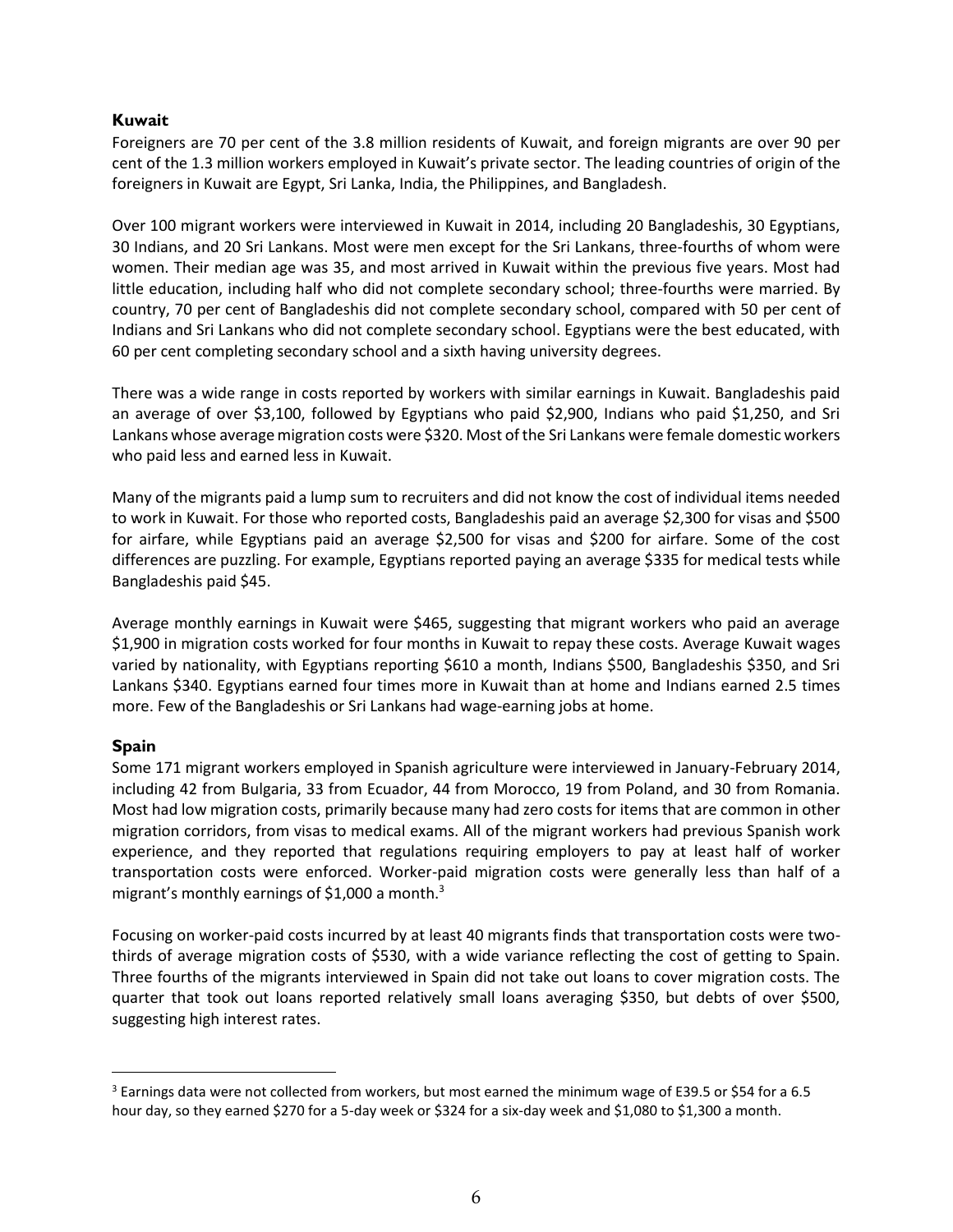Most of the migrants filling seasonal jobs in Spanish agriculture are from rural areas of Morocco, Eastern Europe, and Ecuador. Migrating to Spain to do farm work is an alternative to rural-urban migration within their countries of origin. Most of the migrants had less than secondary-school educations.<sup>4</sup> For example, the Moroccan women often had less than nine years schooling, suggesting that migrating to Spain to do farm work was one way to remain within agriculture while working in a higher-wage country. Many of the Moroccans wanted to settle in Spain, while most of the Eastern Europeans wanted to return to their countries of origin.

Migrants harvesting fruits and vegetables in Spain were mostly unemployed or self-employed in agriculture at home, making it hard to calculate the average gain from working in Spain. Less than a seventh of all migrants had wage-paying jobs before migrating to Spain. Of those who reported *any* income before migrating to Spain, from wage work or self-employment, earnings at home were \$160 a month, suggesting that work in Spain increased earnings by six times.

# **Migration Costs of Returning Workers**

#### **Ethiopians from Saudi Arabia**

 $\overline{a}$ 

Some 497 Ethiopians returning from Saudi Arabia were interviewed in spring 2015. Two thirds were women, and the median age of all workers was 27, although workers ranged from 17 to 52. Almost half of the returning workers were married, and almost half were single.

Returning Ethiopians had relatively little education. Over 70 per cent did not complete secondary school, including 30 per cent who did not complete primary school. About 30 per cent completed secondary school, including five per cent who had some post-secondary schooling. Almost 90 per cent of returning Ethiopians were working outside Ethiopia for the first time. The returned workers had spent a median 24 months in Saudi Arabia, but there was a wide range from one to 56 months.

Almost 60 per cent of returning Ethiopians found jobs in Saudi Arabia with the help of recruiters or manpower agencies and 40 per cent via friends or relatives; five found Saudi jobs with the help of government employment services. However, almost 90 per cent of returning Ethiopians used recruiters or manpower agencies to get the jobs from which they were returning; another seven per cent used government employment services to get their contracts. It took a median two months from the initial job application until departure from Ethiopia.

Returning Ethiopian workers reported paying an average \$1,000 and a median \$825 in total migration costs, with a range of \$55 to \$6,135 (all in 2014 dollars). The major worker-paid cost was for recruitment agents. Almost 90 per cent of Ethiopians reported payments to agents, a median \$440 and a range from \$25 to \$3,780. Agent costs were over half of total costs.

<sup>&</sup>lt;sup>4</sup> The Eastern Europeans were best educated, but most did not complete secondary school. Many of the Moroccans had less than five years schooling, and the Ecuadorians averaged less than seven years schooling.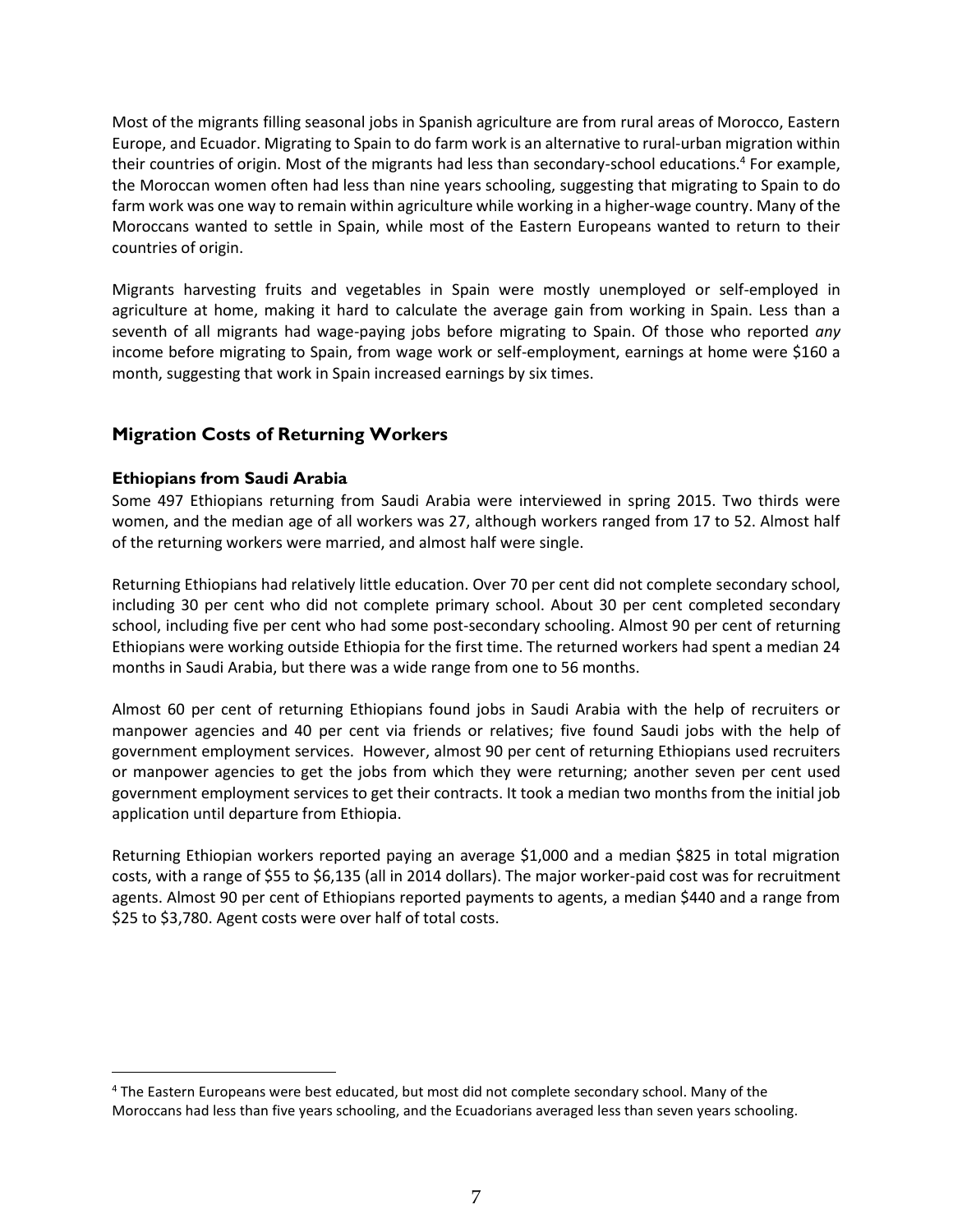|                     | <b>Total Cost</b> | <b>Share</b> | <b>Mean</b> | <b>Median</b> | <b>Number</b> |
|---------------------|-------------------|--------------|-------------|---------------|---------------|
| Agent               | 244,318           | 49%          | 553         | 441           | 442           |
| Inland trans        | 51,494            | 10%          | 128         | 110           | 403           |
| Int'l trans         | 57,138            | 12%          | 281         | 233           | 203           |
| <b>Medical test</b> | 12,154            | 2%           | 37          | 31            | 328           |
| Passport            | 6,559             | 1%           | 19          | 17            | 341           |
| Clearance           | 314               | 0%           | 1           | 1             | 284           |
| Other               | 83,356            | 17%          | 604         | 354           | 138           |
| Total               | 496,144           | 100%         | 998         | 826           | 497           |

#### **Table 2. Migration Costs of Ethiopians Returning from Saudi Arabia, 2014\$**

Source: Survey of Ethiopians returning from Saudi Arabia, 2015

About 80 per cent of returning Ethiopian workers incurred internal transport costs that were a median \$110, but only 40 per cent reported costs for international travel, a median \$235. Some 40 per cent reported that agents paid for international travel, and 13 per cent reported that employers paid for international travel. Medical check costs were reported by two-thirds of workers, a median \$30, and passport costs were a median \$17.

Almost 30 per cent of returning Ethiopian workers reported significant "other costs." When asked what these other payments were for, workers said they were payments to brokers in Yemen who helped migrants to get into Saudi Arabia. At least 20 workers reported payments to police outside Ethiopia.

A third of returning Ethiopians reported earnings in Ethiopia before departure for Saudi Arabia, a median \$40 a month, but with a wide range from \$4 to \$375. Total earnings in Ethiopia of those with earnings were \$9,900 a month. Over half of the Ethiopians who reported earnings before departure had elementary occupations such as daily laborer, domestic worker, or farmer; another 10 per cent reported sales or service jobs.

|                  | Total   | Ratio/share | Mean | <b>Median</b> | <b>Number</b> |
|------------------|---------|-------------|------|---------------|---------------|
| Earnings at home | 9.891   |             | 63   | 39            | 157           |
| Earnings abroad  | 169,082 | 17          | 343  | 264           | 493           |
| Remittances      | 64.820  | 38%         | 148  | 122           | 439           |
| Hours/week(1)    | 40,836  |             | 83   | 90            | 493           |

#### **Table 3. Earnings and Remittances: Ethiopians Returning from Saudi Arabia, 2014\$**

Source: Survey of Ethiopians returning from Saudi Arabia, 2015; Adjusted hours per week

Ethiopians earned a median \$265 a month in Saudi Arabia, well below the mean of \$345 a month, reflecting the fact that 80 workers earned over \$500 a month in Saudi Arabia. Mode earnings were \$185 a month, which is what the 40 per cent of the Ethiopians who were domestic workers were paid, including those who said they provided child care and were servants. Over 120, or 25 per cent, reported that they were cleaners in Saudi Arabia, 100 or 20 per cent worked in construction or as laborers; 15 were shepherds. Most Ethiopians in Saudi Arabia received housing and food from their employers at no cost.

Total Saudi earnings were \$169,100 a month, 17 times more than the \$9,900 a month earned by those with jobs before departure; only a third of the Ethiopians had earnings at home. For many Ethiopians, going abroad resulted in a wage-paying job. For the third of Ethiopians with wage-earning jobs at home,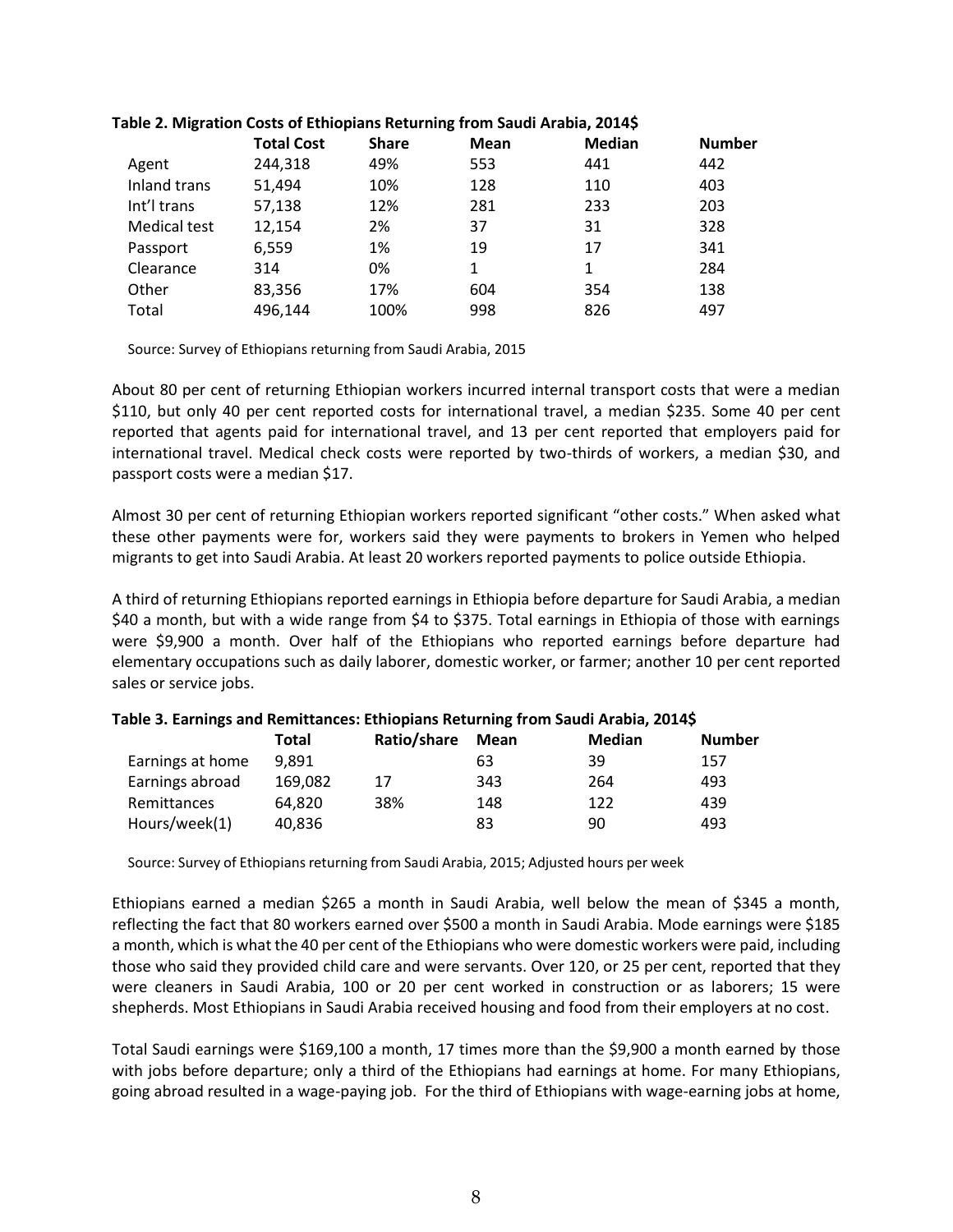median monthly earnings were \$40 at home and \$265 in Saudi Arabia, 6.6 times higher. Median migration costs of \$825 were equivalent to 3.1 months of Saudi earnings and 13 per cent of earnings over the median 24 months that Ethiopians were in Saudi Arabia.

Almost 90 per cent of Ethiopians sent money home, a median \$125 a month or three-fourths of median Saudi earnings. However, since not all Ethiopians remitted, total remittances of \$65,000 a month were less than 40 per cent of monthly Saudi earnings. One explanation is that Ethiopians were interviewed after they returned, and their monthly remittances just before returning may have been less because they brought money home with them.

Workers were asked if they held a skill certificate issued by a vocational testing center, and 20 or about four per cent said they held certificates certifying them as auto mechanics, cooks, or electricians. Most did not use this skill in their Saudi job. When asked if they believe that they could have found a job in Saudi Arabia that used their skills, a third said yes. Another 150 workers, who did not answer the question about finding a job that used their skills, estimated that if their Saudi jobs used their qualification, they would have earned a median \$530 a month, double their actual median earnings of \$265 a month.

About 40 per cent of Ethiopians returning from Saudi Arabia worked for employers who arranged their visas and provided contracts that were signed in Ethiopia before departure, but only two-thirds of those who signed contracts before departure worked under these contracts abroad. Over half of the returning Ethiopians reported being deprived of rights while in Saudi Arabia, with the lack of free speech, lack of job security, and no social security the most commonly cited deprivations. Others were unable to change employers while in Saudi Arabia and unable to practice own religion; 10 per cent said their travel documents were withheld by their employer.

Hours of work were a mean 82 and a median 90 a week, with many workers citing 108 hour work weeks, that is, 18 hour workdays six days a week. About half of the workers did not receive a rest day each week. About 20 per cent reported workplace injuries, and half of those who were injured were paid when they could not work. About 60 per cent of the Ethiopians entered Saudi Arabia without a work visa, and many of those who reported their last status said it was other, which usually meant that they were illegally in Saudi Arabia.

### **Filipinos from Qatar**

Some 340 Filipino migrants returning from Qatar were interviewed in the Philippinesin spring 2015. About 55 per cent were men, their average age was 39, and two-thirds were married. The Filipinos were older and better educated than migrants returning to other countries in this study. Almost 40 per cent of workers completed secondary school, a sixth had some postsecondary education, and a quarter were college graduates.

Over 60 per cent of Filipinos reported finding their Qatari jobs via friends and relatives, followed by 30 per cent who learned of the job via a manpower agency. Returning Filipinos were in Qatar a median 24 months. Total migration costs were \$177,600, with an average \$520 and a range from \$4 to \$3,300. Almost half of these total costs were for manpower agencies, although only half of the Filipinos reported paying manpower agencies for Qatari jobs.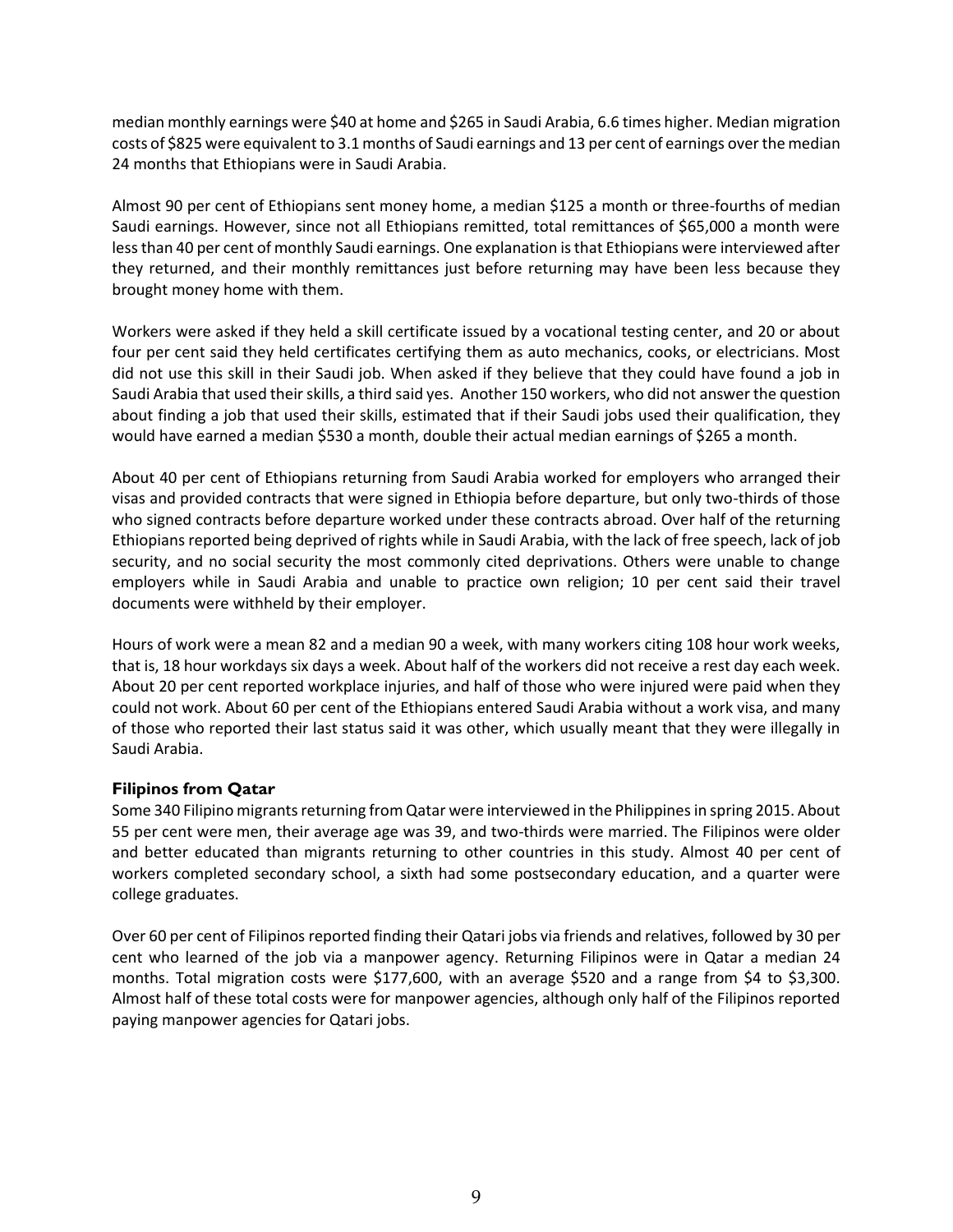|                 | <b>Total Cost</b> | <b>Share</b> | Mean | <b>Median</b> | <b>Number</b> |
|-----------------|-------------------|--------------|------|---------------|---------------|
| Agent           | 83,663            | 47%          | 492  | 443           | 170           |
| Inland trans    | 27,794            | 16%          | 106  | 69            | 263           |
| Medical test    | 14,148            | 8%           | 67   | 66            | 211           |
| Passport        | 6,797             | 4%           | 29   | 24            | 232           |
| <b>Briefing</b> | 402               | 0%           | 4    | 2             | 111           |
| Clearance       | 1,465             | 1%           | 5    | 4             | 271           |
| Insurance       | 36,889            | 21%          | 40   | 34            | 93            |
| Total           | 177,601           | 100%         | 522  | 414           | 340           |

#### **Table 4. Migration Costs of Filipinos Returning from Qatar, 2014\$**

Source: Survey of Filipinos returning from Qatar, 2015

The main components of worker-paid migration costs included agent costs, which were an average \$490, inland travel, an average \$105, medical exams, an average \$67, and passports, an average \$29. Workers reported that international travel, an average \$915, was almost always paid by employers and agents.

Two thirds of the Filipinos reported being employed before departure, with domestic and farm work, service and sales work, and craft and related trades the most common occupations at home. Total earnings before departure workers were \$55,285, an average \$230 a month.

#### **Table 5. Earnings, Remittances, and Hours: Filipinos Returning from Qatar, 2014\$**

|                    | Total   | Ratio/share | Mean | <b>Median</b> | <b>Number</b> |
|--------------------|---------|-------------|------|---------------|---------------|
| Earnings at home   | 55.286  |             | 229  | 195           | 241           |
| Earnings abroad    | 177,364 | 3.2         | 500  | 435           | 355           |
| <b>Remittances</b> | 115.594 | 65%         | 337  | 272           | 343           |
| Hours/week(1)      | 22.197  |             | 62   | 56            | 357           |

Source: Survey of Filipinos returning from Qatar, 2015; Adjusted hours per week

Qatari earnings were a total \$177,365 a month or an average \$500. Over 98 per cent of workers reported being paid regularly in Qatar as they worked in construction or in private households. Filipinos reported remitting \$115,600 a month, two-thirds of their Qatari earnings, an average \$335 a month.

Almost all Filipinos reported that housing and food was provided by their employers at no charge. A sixth or 58 workers reported being deprived of rights in Qatar, with 17 citing the lack of free speech rights, 15 unequal treatment compared to natives, and 15 having their travel documents withheld.

Workweeks averaged 62 hours, with a median 56 hours and a standard deviation of 20; almost all workers reported receiving a rest day each week. Almost a quarter of Filipino workers reported a workplace injury, often fevers, cuts, and fatigue; three fourths said they were paid for time not worked. Almost 92 per cent entered Qatar with work visas, and only one was illegal before departure.

There were three major differences between Ethiopians returning from Saudi Arabia and Filipinos returning from Qatar. First, the Filipinos were older, better educated, and had lower migration costs than the Ethiopians, paying about half as much and almost always having employers pay for their international travel. Second, Filipinos had higher earnings abroad, a median \$435 a month versus \$265 for Ethiopians. Two-thirds of Filipinos, versus one-third of Ethiopians, were employed before departure. Third, Filipinos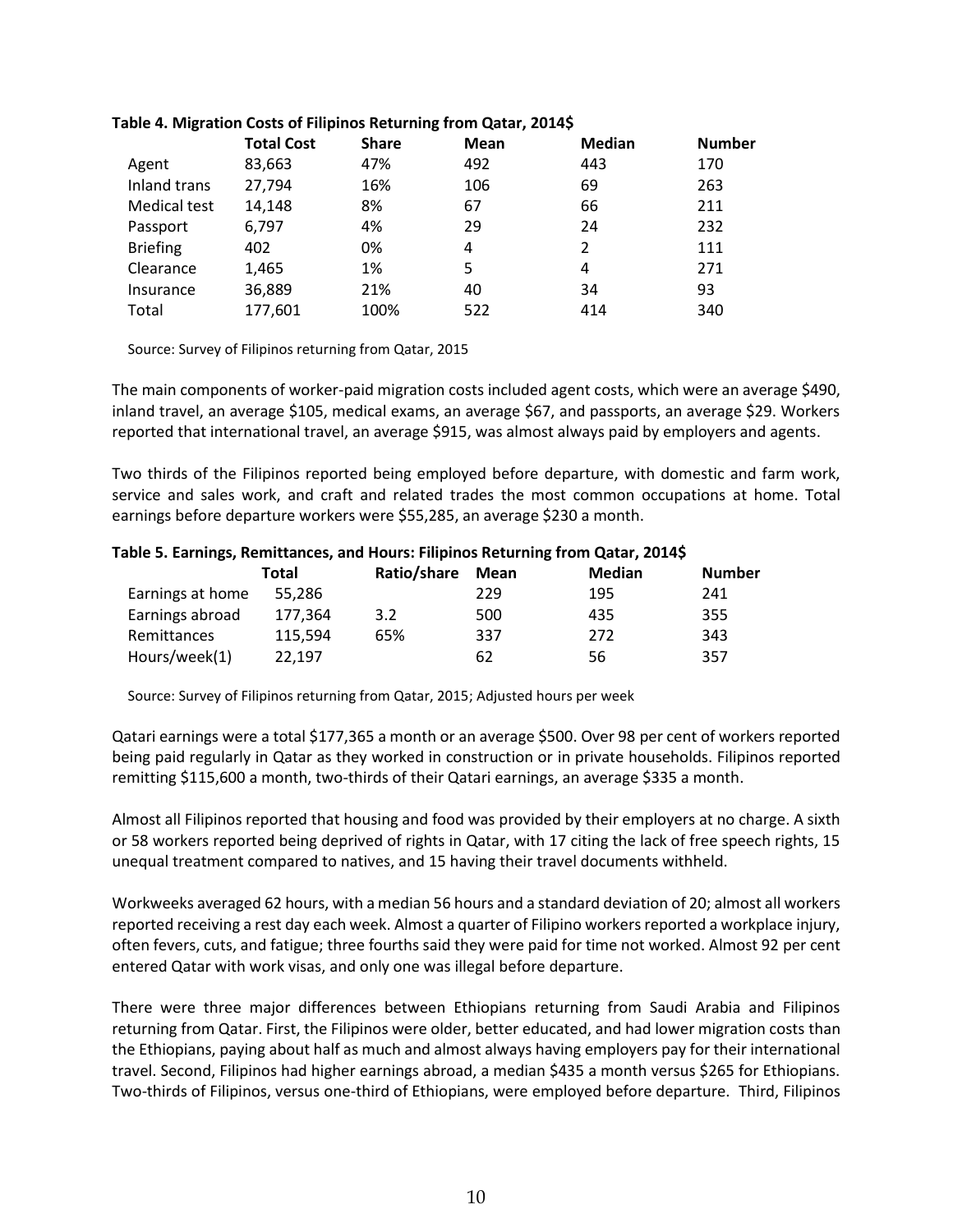worked fewer hours a week than Ethiopians, a median 56 versus 90, in part because a higher share of Ethiopians were domestic workers.

#### **Indians from Qatar**

The 400 Indian migrants returning from Qatar in spring 2015 had a median age of 31. Almost 60 per cent completed 10 years of schooling, 30 per cent completed primary (six years) but not secondary school, and 12 per cent had post-secondary schooling, such as technical training.

Returning migrants reported total expenses for jobs in Qatar of \$456,000 in 2014 dollars, an average of \$1,140 and a range of \$350 to \$1,690. The main components of migration costs were agent costs, an average \$550, international travel, an average \$295, and other costs, an average \$97. Most migrants reported similar costs, explaining why the mean and median costs were similar for most items.

|                   | <b>Total Cost</b> | <b>Share</b> | <b>Mean</b> | <b>Median</b> | <b>Number</b> |
|-------------------|-------------------|--------------|-------------|---------------|---------------|
| Agent             | 219,420           | 48%          | 551         | 559           | 398           |
| Int'l trans $(1)$ | 118,399           | 26%          | 296         | 297           | 399           |
| Other             | 35,452            | 8%           | 97          | 93            | 364           |
| Inland trans      | 28,105            | 6%           | 70          | 71            | 400           |
| Medical test      | 20,757            | 5%           | 52          | 52            | 399           |
| Passport          | 17,649            | 4%           | 46          | 45            | 387           |
| <b>Briefing</b>   | 8,918             | 2%           | 24          | 25            | 365           |
| Skills test       | 2,920             | 1%           | 11          | 11            | 264           |
| Insurance         | 2,606             | 1%           | 7           | 6             | 397           |
| Total             | 455,873           | 100%         | 1,140       | 1,156         | 400           |

#### **Table 6. Migration Costs of Indians Returning from Qatar, 2014\$**

Source: Survey of Indians returning from Qatar, 2015

1. 17 workers had their international transportation costs reimbursed

Before departing for jobs in Qatar, almost all of the Indians were employed in India, usually as craft or trade workers or plant and machinery operators and assemblers. They earned an average and median of \$145 a month and had total earnings before departure of \$59,000 a month.

Almost all of the returning Indians were employed in construction in Qatar, the same sector that employed most of them in India. Qatari employers arranged for work visas, almost all workers signed contracts before departure, and this was the same contract under which they were employed in Qatar. The most common occupations in Qatar were carpenter, driver, electrician, fitter, mason, and plumber, and none of the Indians changed jobs while in Qatar.

| Table 7. Earnings, Remittances, and Hours: Indians Returning from Qatar, 2014\$ |         |             |      |               |               |
|---------------------------------------------------------------------------------|---------|-------------|------|---------------|---------------|
|                                                                                 | Total   | Ratio/share | Mean | <b>Median</b> | <b>Number</b> |
| Earnings at home                                                                | 58.634  |             | 147  | 146           | 398           |
| Earnings abroad                                                                 | 236,376 | 4.0         | 591  | 599           | 400           |
| Remittances                                                                     | 163,930 | 69%         | 411  | 408           | 300           |
| Hours/week(1)                                                                   | 23,683  |             | 59   | 60            | 400           |

Source: Survey of Indians returning from Qatar, 2015; Adjusted hours per week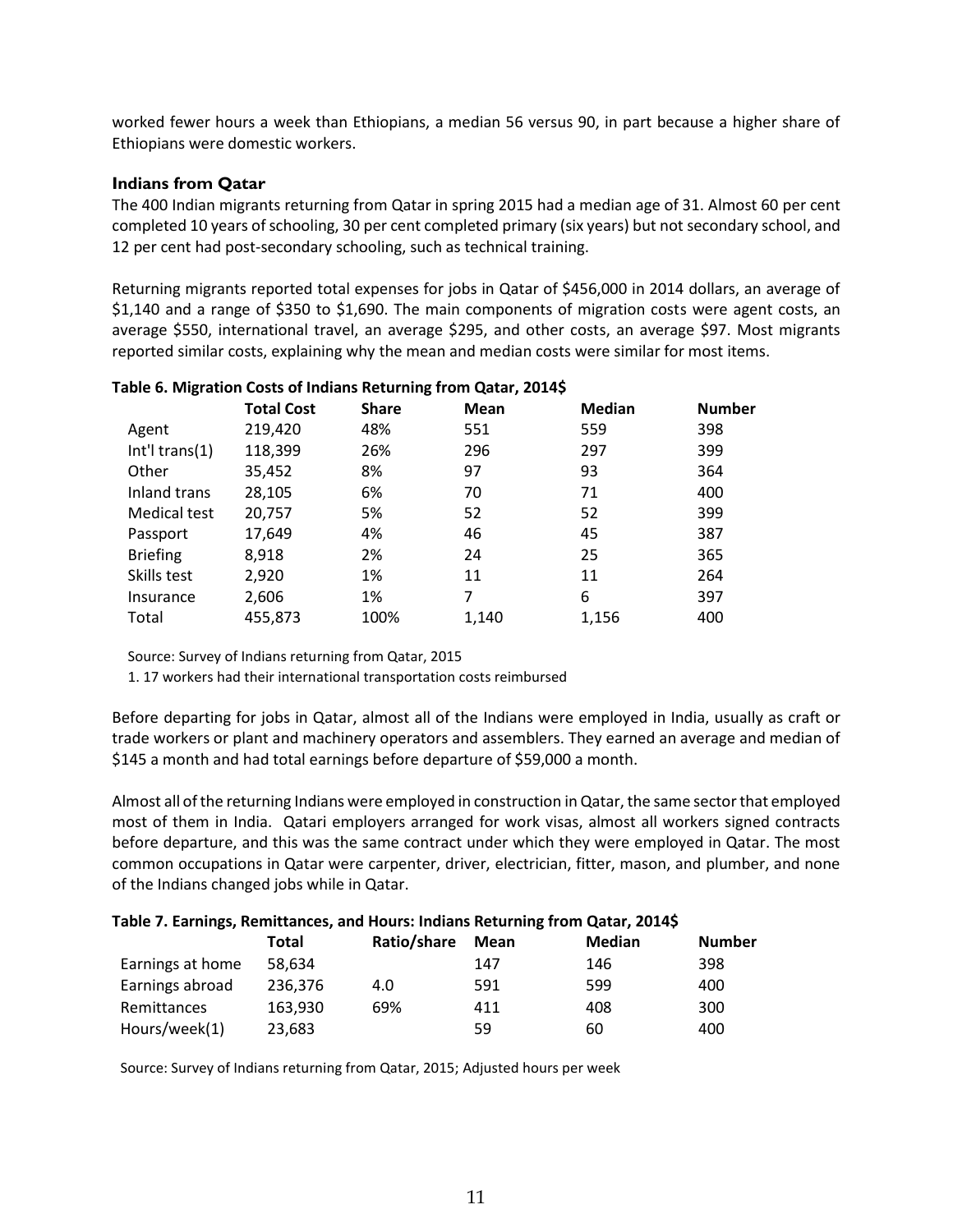Qatari earnings were an average \$590 a month with relatively little variation because Qatari contractors paid the reference wage for each occupation set by the Indian embassy. Workers earned a total of \$236,000 a month in Qatar, which was four times more than the \$59,000 they earned in India before departure.

Migrants reported remitting (saving) \$164,000 or almost 70 per cent of their Qatari earnings, an average and median \$410 a month. The high savings rate is explained by the fact that food and lodging was paid by employers in Qatar; all workers were provided with housing at no cost, and most were provided with food at no cost.

Thirteen workers reported a union in their workplace, including eight that joined the union, and 17 reported being deprived of rights while in Qatar. Hours per week were a mean and median 60, and all reported one rest day a week. Some 24 workers reported injuries at work, the most common injury reported was fever, and 22 workers reported being paid while they could not work. All of the Indians entered Qatar with work visas, and thus were legal in Qatar before they returned.

#### **Nepalese from Qatar**

 $\overline{a}$ 

The 350 Nepalese migrants returning from Qatar had a median age of 30. Most had little education: 78, or 22 per cent, reported no schooling, 123, or 35 per cent, reported incomplete primary schooling, 58, or 16 per cent, reported complete primary schooling, 65, or 18 per cent, reported some secondary schooling, and 26, or seven per cent, reported complete secondary schooling, that is, two-thirds had primary schooling or less.

The Nepali migrants who reported total expenses for jobs in Qatar paid \$369,000 in 2014 dollars, an average \$1,055 and a range of \$70 to \$2,835. The main components were agent costs, an average \$875, inland travel, an average \$110, and passports, an average \$75. For the 31 workers who reported international travel expenses, the average cost was \$400.<sup>5</sup>

|                 | <b>Total Cost</b> | <b>Share</b> | <b>Mean</b> | <b>Median</b> | <b>Number</b> |
|-----------------|-------------------|--------------|-------------|---------------|---------------|
| Agent           | 278,869           | 76%          | 874         | 877           | 319           |
| Int'l trans     | 12.447            | 3%           | 402         | 302           | 31            |
| Inland trans    | 31,610            | 9%           | 108         | 66            | 293           |
| Medical test    | 10,190            | 3%           | 34          | 29            | 299           |
| Passport        | 25,905            | 7%           | 75          | 60            | 344           |
| <b>Briefing</b> | 1,115             | 0%           | 9           | 8             | 135           |
| Visa            | 11,160            | 3%           | 319         | 170           | 35            |
| Insurance       | 5,442             | 1%           | 37          | 35            | 149           |
| Total           | 368,910           | 100%         | 1,054       | 1,088         | 350           |

#### **Table 8. Migration Costs of Nepalese Returning from Qatar, 2014\$**

Source: Survey of Nepalese returning from Qatar, 2015

<sup>5</sup> Nepal's government announced in July 2015 that it would no longer approve the contracts of departing workers unless employers paid for Nepalese workers' air travel and visas. Nepal allows recruiters to charge migrants 70,000 to 80,000 rupees (\$690 to \$790).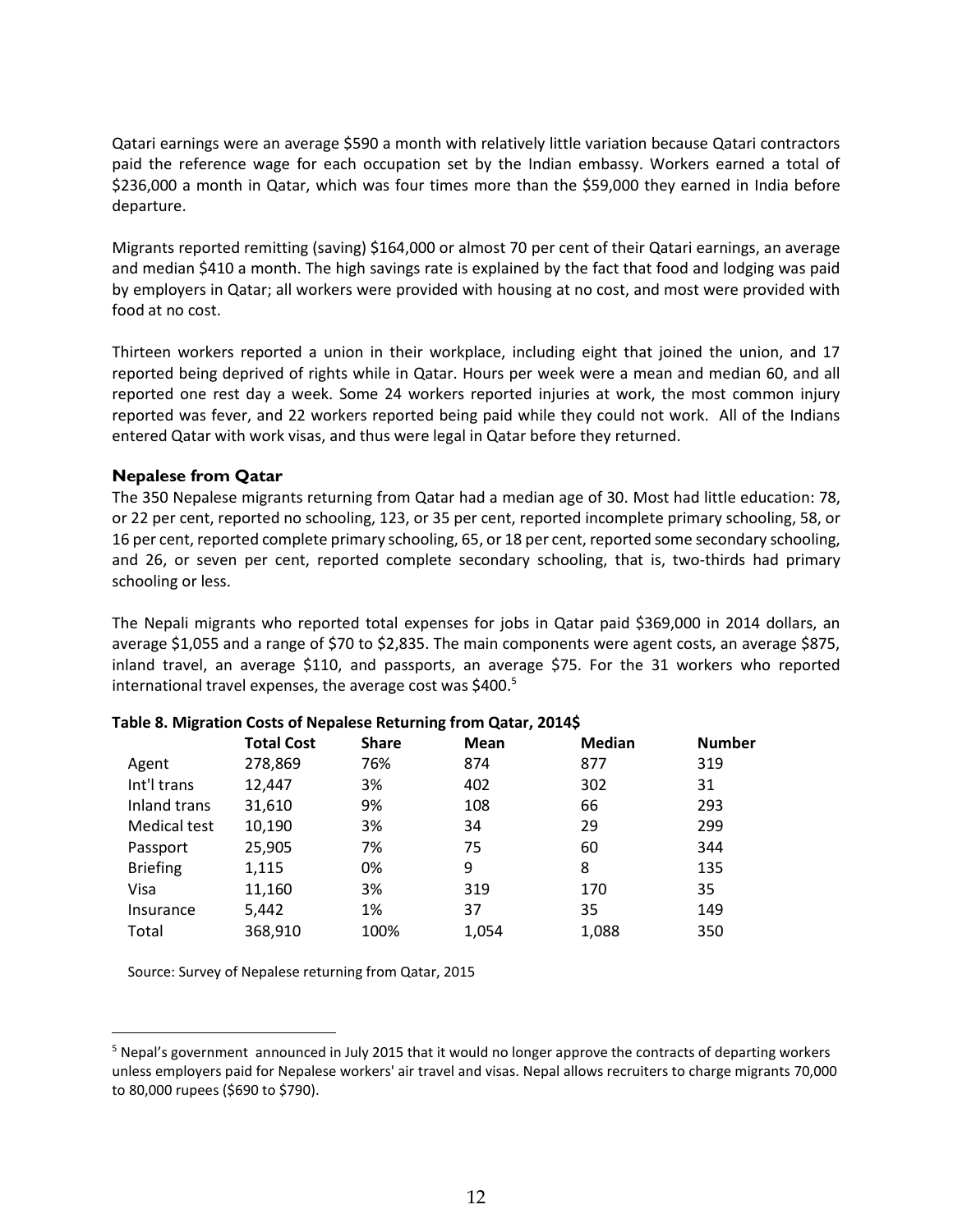The noteworthy feature of Nepalese migration costs is high costs overall, a median of almost \$1,100, and the fact that agents accounted for three-fourths of these costs. Nepalese reported fewer itemized costs than did migrants in other corridors, suggesting that they paid agents a flat fee to cover almost all of their migration costs.

Before departure, almost 40 per cent of workers had earnings in Nepal; farmer and laborer were the most common pre-departure occupations. Average monthly earnings for the 139 Nepalese with pre-departure earnings were \$110 a month. The total earnings of Nepalese with jobs before departure were \$15,100 a month.

Almost all of the returning Nepalese were employed in construction in Qatar; laborer was the most common occupation abroad. Qatari employers arranged for work visas for 95 per cent of the Nepalese, and 90 per cent reported that they signed contracts before departure and that the contract they signed in Nepal was the same contract under which they worked in Qatar.

|                  | Total   | Ratio/share | Mean | <b>Median</b> | <b>Number</b> |
|------------------|---------|-------------|------|---------------|---------------|
| Earnings at home | 15.573  |             | 112  | 109           | 139           |
| Earnings abroad  | 118,957 | 7.6         | 339  | 326           | 351           |
| Remittances      | 72.466  | 61%         | 207  | 197           | 350           |
| Hours/week(1)    | 23,752  |             | 68   | 70            | 351           |

#### **Table 9. Earnings, Remittances, and Hours: Nepalese Returning from Qatar, 2014\$**

Source: Survey of Nepalese returning from Qatar, 2015; Adjusted hours per week

Total earnings in Qatar were \$119,000 a month, 7.6 times the \$15,600 of Nepalese with earnings in Nepal. Median monthly earnings in Nepal were \$325 or 2.2 times the median \$110 a month of Nepalese with earnings in Nepal.

Migrants reported remitting (saving) \$72,500 or 61 per cent of their Qatari earnings, an average \$205 a month. The high savings rate is explained by the fact that food and lodging was paid by employers in Qatar. All Nepalese were provided with housing at no cost, and most were provided with food at no cost; 12 workers reported deductions for food.

Almost 60 per cent of Nepalese reported being deprived of rights while in Qatar. The most cited deprivations were withheld travel documents, reported by half of those who answered this question, lack of free speech reported by 40 per cent, the right to join a union reported by 35 per cent, and not having the same rights as other workers and not having the right to change employers by 25 per cent.

Hours per week were a mean 68 and a median 70, and all workers reported one rest day a week. Some 34 workers reported injuries at work, including fevers, heat stress, and cuts, and 18 reported being paid while they could not work.

Like the Indians, almost all Nepalese were employed in construction in Qatar. However, unlike the Indians, most Nepalese were not employed before leaving Nepal or, if employed in Nepal, were not employed in construction. The Nepalese had low levels of education and were mostly helpers and laborers in Qatar, earning a median \$325 a month in Qatar versus \$600 a month for Indians. Like the Indians, all of the Nepalese entered Qatar with visas and were legal when they returned home.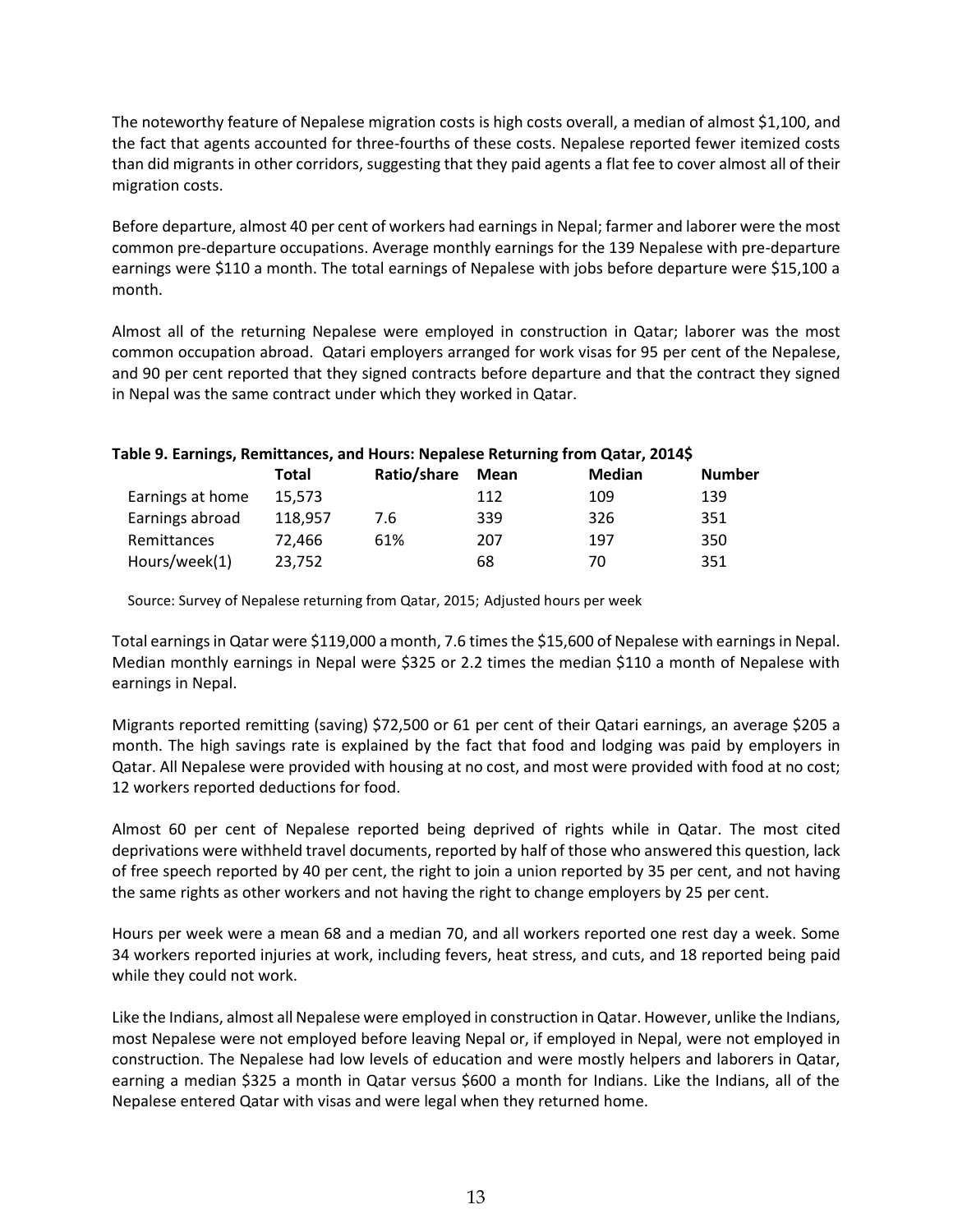Indians and Nepalese paid about the same amount to get construction jobs in Qatar, but Indians earned almost twice as much as Nepalese, helping to explain why the Indians remitted almost twice as much as the Nepalese. Nepalese reported working a median 70 hours a week, versus 60 hours a week for Indians, and a much larger share of Nepalese complained of withheld documents and other deprivations of rights while in Qatar. It should be noted that almost all of the Indians held construction jobs in India before departure, while the 40 per cent of Nepalese who had earnings before departure were generally not employed in construction. Going from Nepal to Qatar was, for many Nepalese, a way to get a wageearning job and, with housing and food paid by employers, a means to achieve a savings target.

#### **Pakistanis from the UAE**

Some 259 Pakistanis returning from the UAE were a median 27, half were married, and they supported a median seven people in Pakistan. About 40 per cent of the Pakistanis had a primary school education or less, and 40 per cent had a secondary school education or more.

Over 82 per cent of Pakistanis returning from the UAE were abroad for the first time, although the fifth who had been abroad had worked a median twice abroad before. Among returnees from UAE, the average stay abroad was 18 months and the median stay was 16 months.

Over 60 per cent of the returnees found UAE jobs via relatives and friends and 35 per cent found foreign jobs via recruiters or manpower agencies. However, over 70 per cent of the returning workers got contracts for jobs in the UAE from recruiters and manpower agents, followed by 25 per cent who got contracts from relatives.

They had a total of \$618,370 in migration costs, including \$450,700 or 73 per cent for visa costs, \$44,475 or seven per cent for agent costs, and \$66,875 or 11 per cent for international transportation; these three items were 91 per cent of total costs. Almost 93 per cent of returning Pakistanis had visa costs that averaged \$1,878, 54 per cent had agent costs that averaged \$323, and 70 per cent had international travel costs that averaged \$367. Total costs were an average \$2,390, and median costs were \$2,095.<sup>6</sup>

|              | <b>Total Cost</b> | <b>Share</b> | <b>Mean</b> | <b>Median</b> | <b>Number</b> |
|--------------|-------------------|--------------|-------------|---------------|---------------|
| Visa         | 450,673           | 73%          | 1,878       | 1,606         | 240           |
| Agent        | 44,474            | 7%           | 323         | 197           | 141           |
| Int'l trans  | 66,874            | 11%          | 367         | 331           | 182           |
| Inland trans | 11,091            | 2%           | 59          | 49            | 189           |
| Medical test | 6,423             | 1%           | 55          | 59            | 117           |
| Passport     | 11,166            | 2%           | 46          | 45            | 243           |
| Contract     | 9,193             | 1%           | 77          | 80            | 119           |
| Insurance    | 2,947             | 0%           | 33          | 30            | 90            |
| Other        | 7,246             | 1%           | 41          | 35            | 175           |
| Total        | 618,371           | 100%         | 2388        | 2095          | 259           |
|              |                   |              |             |               |               |

#### **Table 10. Migration Costs: Pakistanis Returning from UAE, 2014\$**

Source: Survey of Pakistanis returning from UAE, 2015

 $\overline{a}$ 

<sup>&</sup>lt;sup>6</sup> Some 36 Pakistanis who had been abroad before reported mean and median \$2,400 costs for to get previous foreign jobs.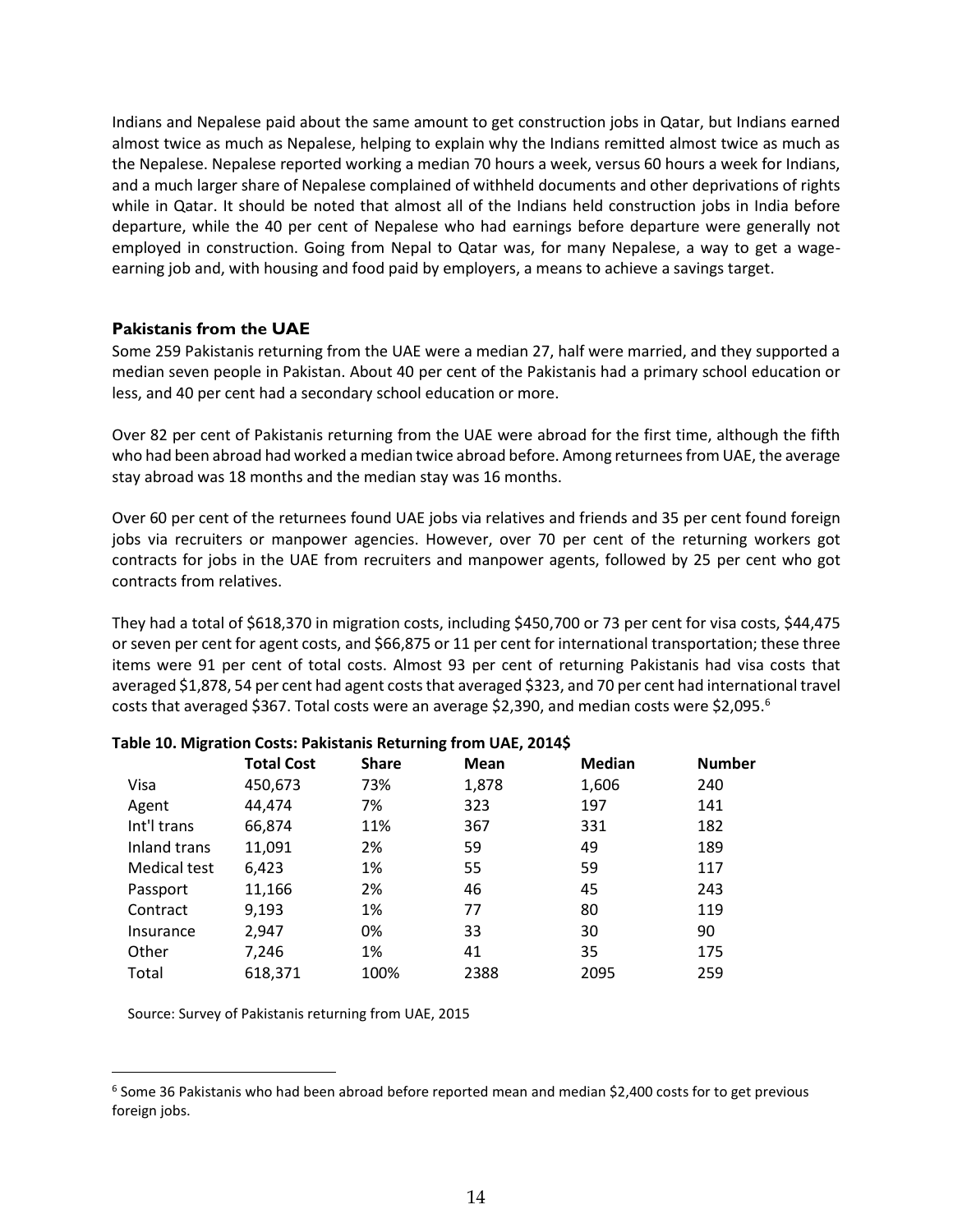Before departure to the UAE, 79 per cent of workers had earnings in Pakistan, with 60 per cent in elementary occupations including domestic and farm work; about seven per cent held certificates from vocational schools in Pakistan. Average monthly earnings before departure were \$144 a month, and median pre-departure earnings were \$125 a month. The total earnings of Pakistanis returning from jobs in SA before departure were \$29,015 a month.

A quarter of returning Pakistanis said that their UAE employer arranged for their work visa, 44 per cent reported signing a contract before departure from Pakistan, but only two-thirds said that they worked under this contract in the UAE. The most common job in the UAE was laborer, the occupation of 44 per cent of the returning Pakistanis, followed by 20 per cent with construction crafts such as mason, welder, and electrician.

UAE earnings totaled \$103,465 a month, or 3.6 times earnings in Pakistan, and were an average \$400 a month and a median \$325 a month. Some 64 per cent of Pakistanis in UAE reported being paid regularly.

| rable 11. Earnings, Remittances, and Hours: Pakistanis Returning from OAE, 20145 |         |             |             |               |               |
|----------------------------------------------------------------------------------|---------|-------------|-------------|---------------|---------------|
|                                                                                  | Total   | Ratio/share | <b>Mean</b> | <b>Median</b> | <b>Number</b> |
| Earnings at home                                                                 | 29.015  |             | 144         | 126           | 202           |
| Earnings abroad                                                                  | 103.464 | 3.6         | 399         | 323           | 259           |
| <b>Remittances</b>                                                               | 50.869  | 49%         | 217         | 176           | 234           |
| Hours/week(1)                                                                    | 17.747  |             | 69          | 72            | 259           |

# **Table 11. Earnings, Remittances, and Hours: Pakistanis Returning from UAE, 2014\$**

Source: Survey of Pakistanis returning from UAE, 2015; Adjusted hours per week

Migrants reported remitting (saving) \$50,869 or half of their UAE earnings, an average \$217 a month. Almost 12 per cent of workers, 30, reported changing employers while abroad, and 70 or 27 per cent reported that their employer supplied labor to other firms.

Over 99 per cent of the Pakistanis returning from the UAE reported being deprived of rights while abroad. The most cited deprivations were withheld travel documents, reported by 84 per cent of those who answered this question, not having the same rights as other workers, 81 per cent, no job security cited by 72 per cent, lack of free speech reported by 62 per cent, inability to join a union reported by 67 per cent, not having the right to change employers by 56 per cent, and not having rights to social security by 54 per cent. Except for religion and remittances, a majority of workers who responded to deprivation questions reported deprivations in UAE.

Hours per week were a mean 69 and a median 72, and 85 per cent reported one rest day a week. Some 108 workers, 42 per cent, reported injuries at work, with most citing fever, heat, or temperature as the cause of their injury; 27, or a quarter, reported being paid while they could not work. All of the Pakistanis returning from the UAE were abroad with work visas, and thus were legal abroad before they returned.

# **Measuring Worker-Paid Migration Costs**

The UN in September 2015 endorsed 17 Sustainable Development Goals to be met by 2030 (Agenda 2030), including to end poverty and hunger, ensure healthy lives and education, achieve gender equality and inclusive economic growth, ensure safe water and cities, and make the global economy and biosphere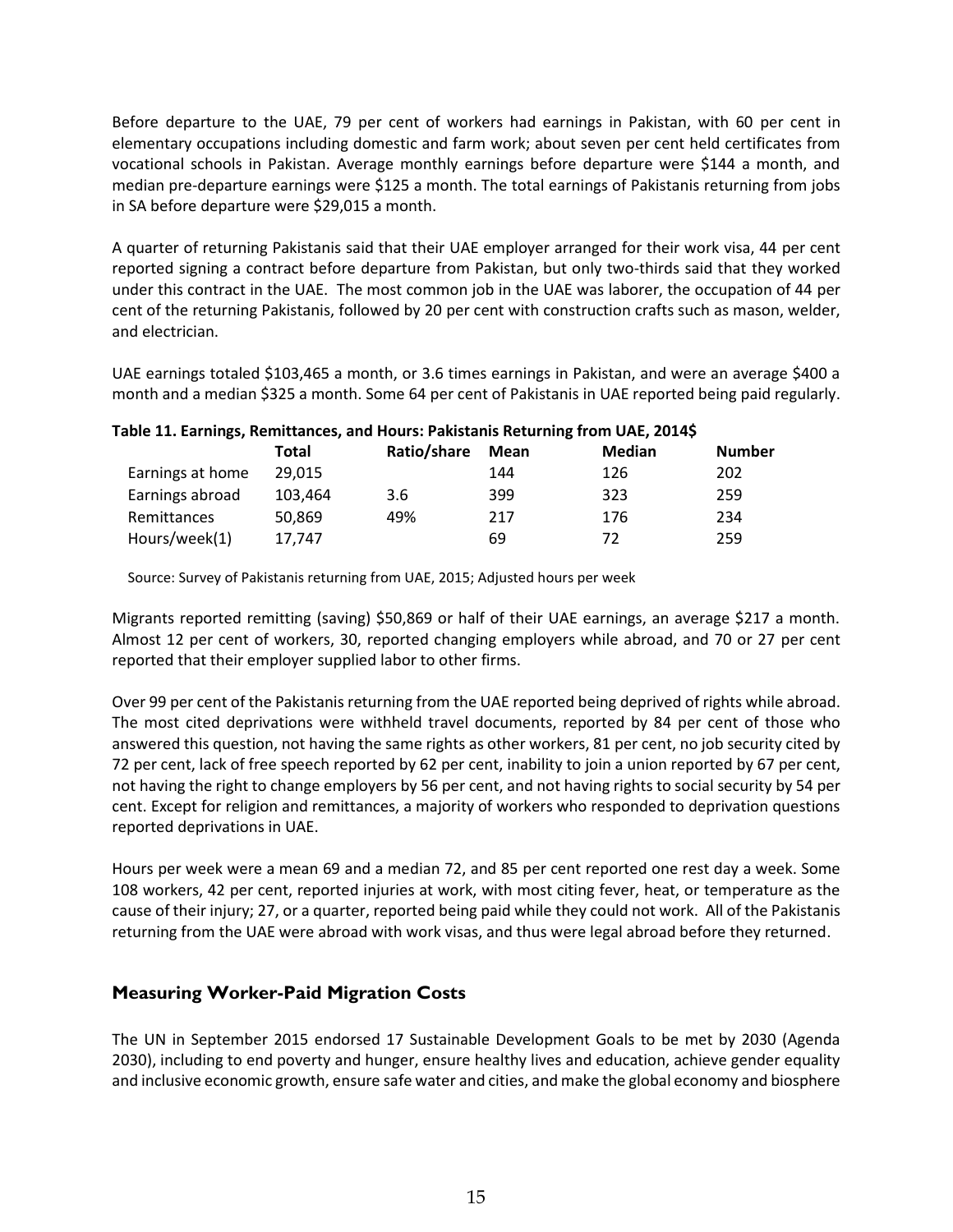sustainable. There are 169 target indicators to allow citizens to measure their country's progress toward just, peaceful, and inclusive societies.

Goal 10 is to reduce inequalities within and among countries. Target 10.7 calls on governments to "facilitate orderly, safe, regular and responsible migration and mobility of people, including through the implementation of planned and well-managed migration policies." Indicator 10.7.1 measures the recruitment costs borne by employees as a proportion of yearly income earned in country of destination.<sup>7</sup>

# **Definitions**

 $\overline{a}$ 

How should the worker-paid recruitment costs be defined and measured to track progress under Indicator 10.7.1? There are four major worker-paid costs to consider:

- 1. General and specific training (including language) costs to prepare for jobs overseas
- 2. The financial costs of obtaining contracts for jobs abroad, completing exit procedures, and traveling to the foreign job (should the cost of previous failed efforts to go abroad be included with the costs of successfully getting a foreign job?)
- 3. The opportunity costs of wages not earned while training and preparing to go abroad
- 4. The social costs associated with separation from family and friends, and restrictions on rights while employed abroad

Most surveys of workers focus on the second type of costs, the financial costs of workers who obtained foreign jobs; some include costs of previous failed efforts to obtain foreign jobs.

Measuring worker-paid financial costs raises several issues. First, since highly trained workers generally pay less or no costs to obtain contracts for jobs abroad, should the cost of training undertaken by doctors and nurses that leads to foreign employers paying their recruitment costs be included? Should the opportunity costs that arise in the form of wages not earned while studying be included? Most surveys ignore the cost of basic K-12 education and advanced schooling that could lead to a job at home or abroad, both out of pocket costs and opportunity costs. Some types of training are aimed specifically at work abroad, such as seafarer or cruise ship worker training: should the costs of training-that-will-pay-off-onlyabroad be included?

Second, financial costs for the current foreign job include costs to learn about the job, obtain a contract to fill the job, complete pre-departure procedures and obtain passports and visas as well as health and police clearances, and the cost of internal and international travel. The costs of any government-required training and orientation for departing workers are also included, as when Indonesia and the Philippines require domestic workers undergo training before departure.

What about the cost of past failed efforts to find foreign jobs? On the one hand, past efforts that did not result in a foreign job could logically be included in the cost of the current successful effort to get a contract, although there may be recall bias and the need to calculate the present value of these past costs. However, if past failed efforts to go to one country are attributed to the current job in another country, migration costs in a particular corridor could be raised artificially. From a worker's perspective, failed

<sup>&</sup>lt;sup>7</sup> A related target is to reduce "to less than three per cent the transaction costs of migrant remittances and eliminate remittance corridors with costs higher than five per cent" by 2030. Indicator 10.c.1 is "remittance costs as a proportion of the amount remitted."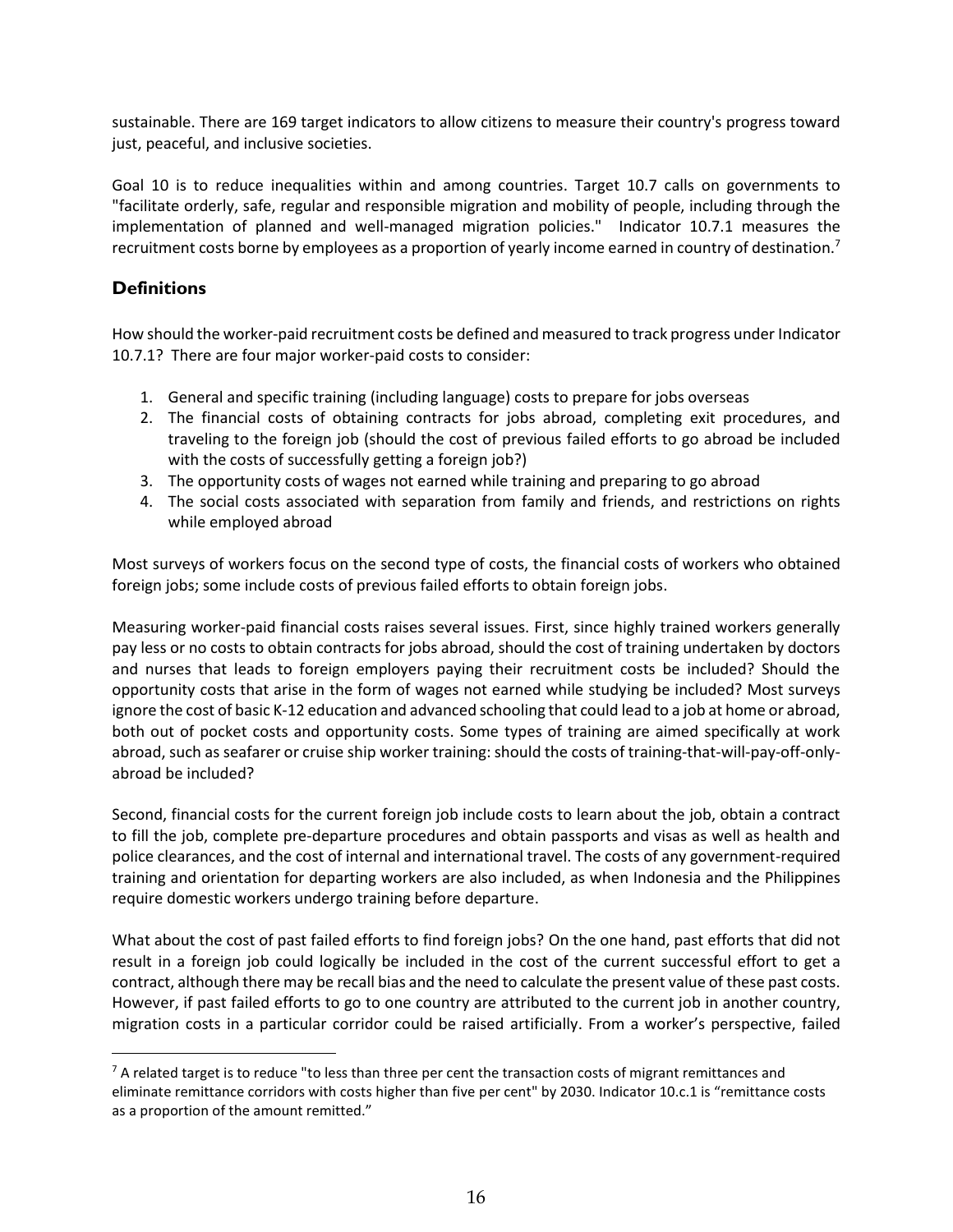investments to get foreign jobs are relevant to the payoff from migration in the current job, but in a bilateral migration cost matrix, including the costs of failed efforts to move in other corridors, would bias cost estimates for specific corridors.

Third, should opportunity and social costs be included? Most worker surveys ignore opportunity and social costs because they are hard to measure accurately and are likely to vary widely from worker to worker. It is also hard to determine exactly how policy changes could affect opportunity and social costs. Similarly, it is very hard to determine the effects of the emigration of particular types of workers on sending countries, such as the effects of the out-migration of health-care workers. There is no good way to measure social costs of a "brain drain" on those left behind.

# **Interviewing Workers**

Measuring worker-paid financial costs for the current job as a share of foreign earnings is hard. Unlike remittances, where remitters can be surveyed to determine what they charge to send \$200 or \$300 via various corridors, it is widely believed that recruitment cost data must be obtained from workers because recruiters will not report accurately the amounts they receive from workers. However, it would be useful to conduct surveys of recruiters to compare the cost and earnings data they provide with what workers report, and to compare the results of recruiter surveys in COOs and CODs for the same corridor. If the cost data provided by recruiters prove reliable, it is far cheaper to survey recruiters than workers.

Most migration cost data are obtained from workers who can be asked about the financial costs they incurred to get foreign jobs upon departure, while employed abroad, or on return. There are advantages and disadvantages of each time and place to interview workers. Asking departing workers what they paid to get jobs provides a sampling frame if, for example, each  $100<sup>th</sup>$  worker is interviewed; however, departing workers may not know their net foreign earnings and may be reluctant to report that they paid excessive fees for fear that acknowledging the payment of excess fees may slow or stop their departure.

Interviewing workers while they are employed abroad has the advantage of providing accurate net foreign earnings data, but there may be recall bias in reporting financial costs before departure. There are two major sampling issues: where to interview workers while they are abroad, and who should conduct the interviews.

There are three major options to collect worker-paid cost data in the country of employment. First, countries such as Canada, Korea, and Singapore conduct orientation sessions for some or all newly arrived workers, and a sample of new arrivals could be asked what they paid to get their jobs. The cost data are likely to be accurate, but newly arrived workers may not yet know their earnings.

Second, COO labor attachés in countries of employment could ask a sample of workers employed abroad about their migration costs. Using labor attachés should reduce language issues and may have the added benefit of educating migrant-sending governments about worker costs and earnings, but additional resources would likely be required. Labor attachés would need a reliable sampling frame, since interviewing only workers who come to them with problems may generate a biased sample.

Third, receiving government statistical agencies could interview migrant workers at home or work. Many labor force surveys are household based, meaning that workers are interviewed where they live rather than where they work. Household surveys can obtain data on more than employment and earnings,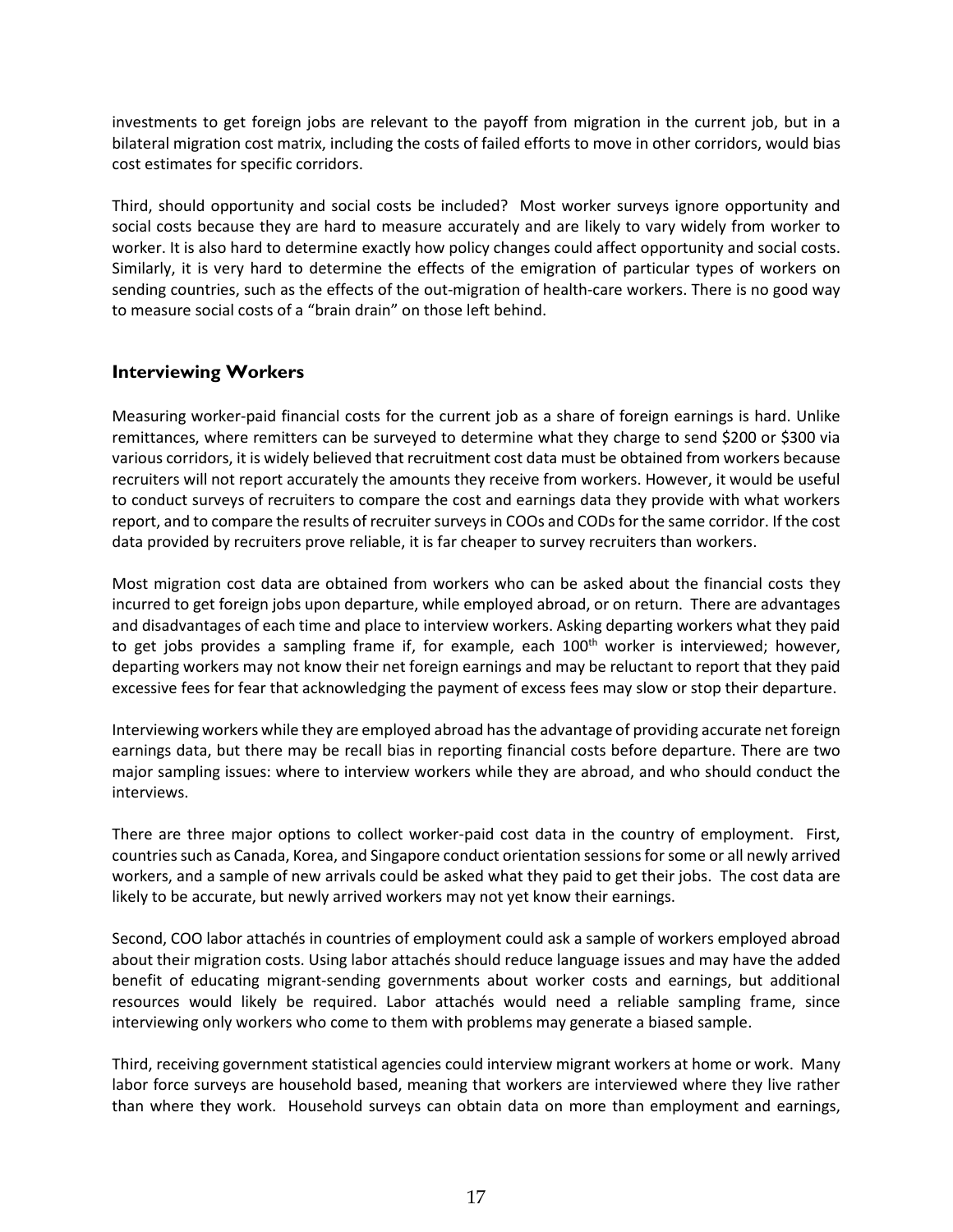including income, reasons for not-working, and other socio-demographic data. However, it may be hard to obtain an accurate sampling frame for a household survey that includes migrant workers, especially those who live in nonstandard housing such as barracks and domestic workers who live with their employers.

Interviewing workers at work raises other issues. Employer or establishment surveys often rely on reports from employers of how many workers they employ and the wages they pay, and these data are often reported separately for production workers and supervisors and men and women. Employer surveys could distinguish foreign-born and local workers, and within the foreign born separate workers by visa status, but the result is likely to provide only employment and earnings data.

One workplace-centered survey, the US National Agricultural Workers Survey (www.doleta.gov/agworker/naws.cfm), focuses on largely immigrant workers employed in agriculture. The NAWS was begun in 1989 because the household-based CPS was believed to miss many immigrant farm workers. The NAWS stratifies employers by size, and samples workers within these strata by asking employers for permission to interview workers at work or at home, and pays workers \$20 to participate in a survey that takes 45 minutes to complete. The NAWS costs the federal government about \$5 million a year, with a private contractor interviewing 3,000 farm workers around the US.

Fourth, workers could be interviewed as they returned from jobs abroad, especially to countries that have special desks for returning migrants, including Indonesia, Mexico, and the Philippines. Interviewing returning workers has the advantage of being relatively low cost and providing a sampling frame, but could miss workers who return via means other than airports with migrant reception centers.

Overall, the most promising way to collect data on worker-paid migration costs as a share of foreign earnings is to collect data from workers in the CODs where they work. The lowest-cost method in countries with orientation for newly arrived workers is to conduct interviews with workers during their orientation. The second-lowest cost option is to use consular officials to interview their fellow citizens, but the cost of training and ensuring uniform survey methods may be high.

Interviewing migrant workers via household or workplace surveys is likely to provide the most reliable data, but could take time and resources to implement. In a household survey, being foreign-born can be the first screen, followed by type of visa; but statistical agencies would have to be sensitive to groups that may not be well-represented in household surveys such as domestic workers. COD-government or contractor staff who conduct household surveys could interview a sample of migrant workers, with appropriate help to deal with various languages and cultural sensitivities, including assuring those interviewed that their answers are confidential.

# **Costs, Loans, and Earnings**

At a minimum, workers should be asked what they paid for their current job and the various components of the total charge, beginning with payments made to get the contract to go abroad such as visa and agent fees, the costs of required documents and checks, including passports, visas, health, criminal, language, skills and othertests, internal and international travel costs, and any required payments to worker welfare funds or for insurance.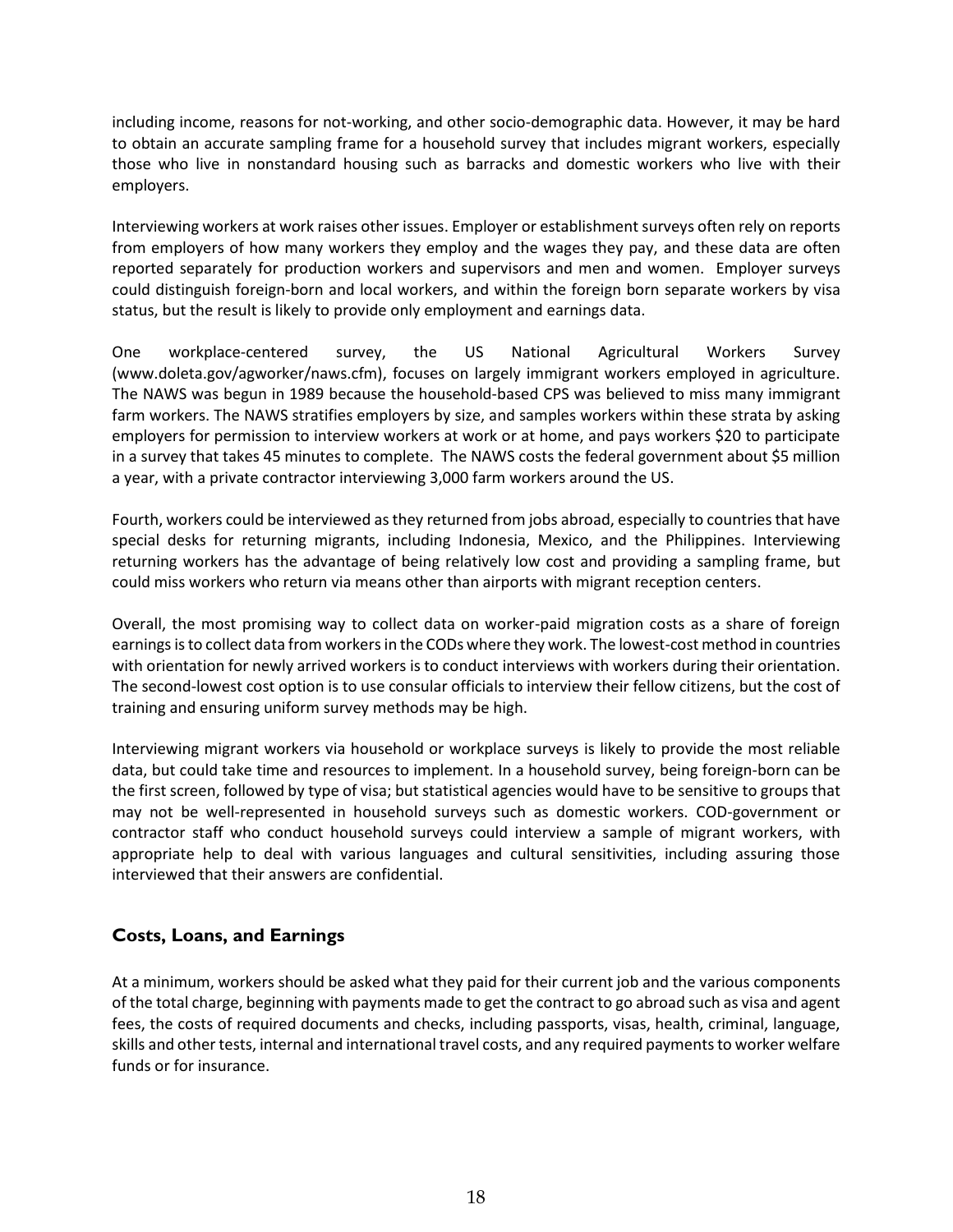In a labor force survey, there is likely space only for major migration-cost categories, and some workers may report the lump sum that they paid. Workers can be asked if employers or anyone else reimbursed them any of these migration costs.

Many workers borrow money to go abroad. Workers could be asked if they borrowed money to obtain the contract, from whom and at what interest rate, and the current status of the loan. These questions deal with worker-paid costs in the sense that borrowing money to go abroad can increase migration costs.

The third set of questions can deal with jobs and earnings at home and abroad. Workers can be asked about employment and earnings in their current job, usual hours of work, and work-related benefits and rights, as well as employment and earnings in their COO in order to estimate the wage wedge between COOs and CODs. These questions generate answers to the question of whether migration is economically worthwhile for workers, and the data can help to determine relationships between worker-paid costs and recruitment costs.

Note that many cost, loan, and job-related questions can be answered only by workers. Some of the questions may be sensitive to certain workers, especially those dealing with worker perceptions of their rights while employed abroad.

# **Next Steps**

KNOMAD interviewed only workers. An alternative approach would be to interview recruiters and employers about worker-paid migration costs and compare the results of recruiter and worker surveys. There may be reasons why recruiters and employers report different recruitment costs than workers, including their unwillingness to acknowledge (over)charging workers and not knowing of worker payments to subagents and others in the migration chain. However, surveying employers and intermediaries would have the advantage of being far less costly than surveying workers, and would provide an immediate basis to ask why costs for a particular type of worker vary within a corridor.

These considerations suggest that the best way forward is to continue to collect data from workers on what they paid to get jobs abroad, interview recruiters and employers in some of the corridors for which worker-reported cost data are available to compare worker-reported versus recruiter- and employerreported cost data, and hold focus groups with workers, recruiters, employers, and others to reconcile worker-reported data with other data on migration costs. There should also be meetings with government agencies that conduct household and labor force surveys to determine their capacity and willingness to add migration cost modules to ongoing surveys, and meetings with labor attachés posted in CODs to determine the feasibility of them undertaking migration-cost surveys.

Three concrete steps could help to implement SDG 10.7.1. First, the KNOMAD data collected from the 3,000 workers who were interviewed while they were abroad and as they returned between 2014 and 2016 could be used to construct a migration cost matrix that can lead to a better understanding what costs are and why they vary between corridors for workers with similar earnings abroad. Focus groups at both ends of particular migration corridors could improve understanding of why migration costs vary and what could be done to reduce them.

Second, there have been many migration cost studies over the past two decades, but their findings have not been assessed systematically. A meta-analysis of these studies, grouped by corridor, date, and method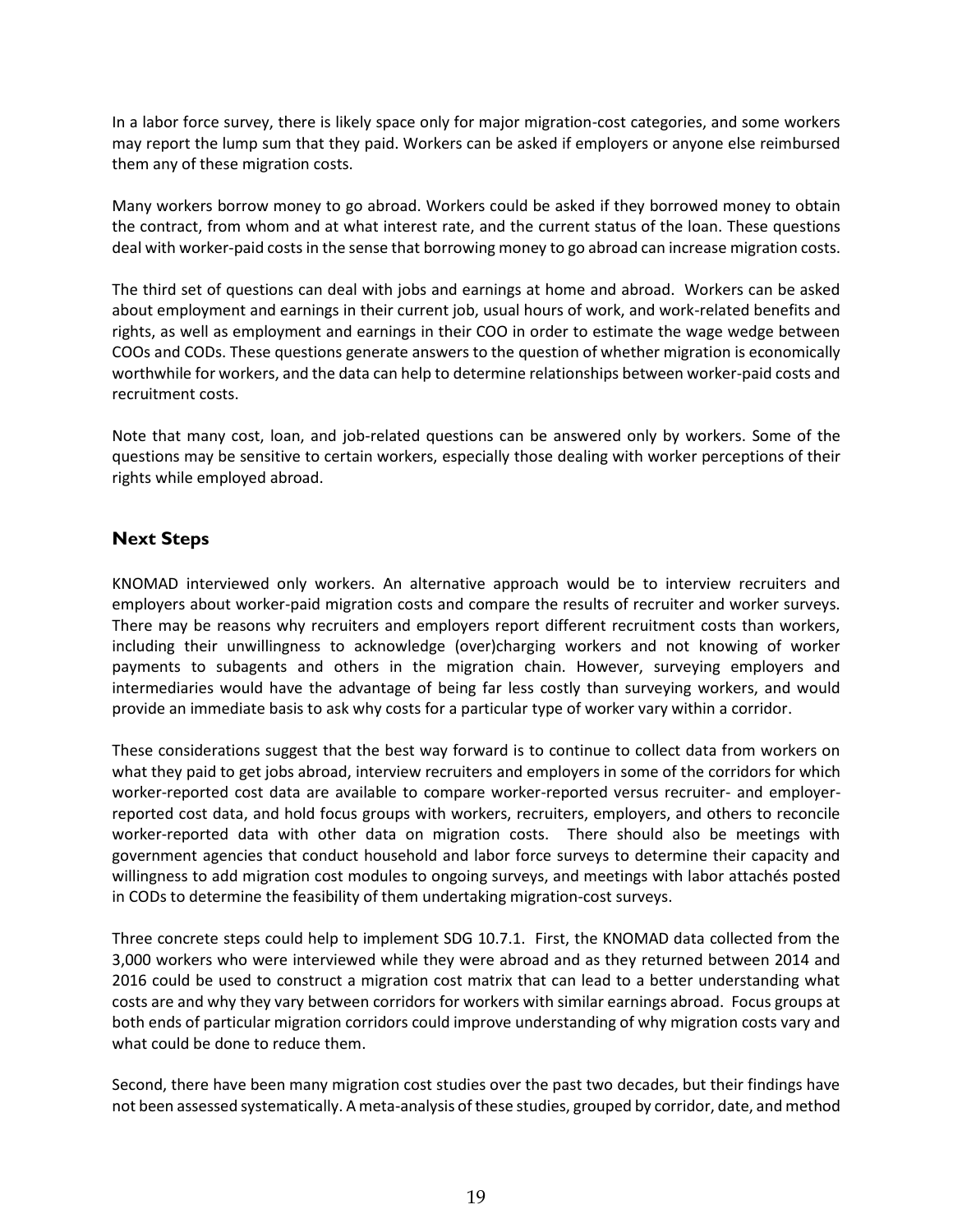of collecting migration cost data, could be very useful to understand migration costs and guide efforts to collect more data.

Third, more migration cost data could be collected, with efforts to interview workers via the three major mechanisms of pre-departure, while abroad, and upon return in order to determine which method is most efficient to collect reliable data. Some of the data should be collected in corridors where migration cost data already exist to permit comparisons, while other data collection efforts could be made in areas with limited data, including Africa and the Americas.

# **Conclusions**

Low-skilled migrant workers often pay to get foreign jobs offering higher wages. Pilot surveys in Korea, Kuwait, and Spain in 2014 found that the amount paid by workers ranged from less than a month's foreign earnings in Spain to four months' earnings in Kuwait.

Over 2,000 workers returning from jobs in Gulf Cooperation Countries were interviewed in 2015, and they reported migration costs that ranged from one to nine month's foreign earnings. Older and experienced Filipinos returning from Qatar reported the lowest migration costs of about a month's foreign earnings, followed by Indian construction workers who reported that their migration costs were equivalent to two months Qatari earnings.

Ethiopian women returning from being domestic workers in Saudi Arabia reported paying over three months Saudi earnings in pre-departure migration costs. Nepalis and Pakistanis had the highest migration costs, over three months foreign earnings for returning Nepalis and over seven months for returning Pakistanis.

The migration cost surveys suggest three major conclusions. First, the major determinant of migration costs for low-skill migrant workers is corridor, as when Pakistanis pay more than Nepalis, and Indians pay more than Filipinos. Reducing worker-paid migration costs is likely to require corridor-specific steps. The gap in migration costs is seven to one between corridors, while the gap in average earnings is about two to one.

Second, workers who used recruiters or agents to get foreign jobs had higher costs but not necessarily higher earnings abroad. In several corridors, workers learned about foreign jobs via friends and relatives, but used a recruiter or agent to get their contract. In these cases, it appears that recruiters are collecting fees from workers because they control contracts for foreign jobs.

Third, workers with more education or ties to transnational social networks, previous experience working abroad, and women pay less than first-time male migrants who are not linked to migration networks. However, the women who pay less in migration costs were often domestic workers who were employed for long hours and earned less abroad than men employed in construction and services.

Within particular migration corridors, some workers reported much higher costs than others for foreign jobs that paid similar wages. Interviewers did not probe why some workers had very high costs; in many corridors, the 10 per cent of workers with the highest migration costs accounted for 20 to 30 per cent of total costs. Future research could help to determine why these individuals had such high migration costs,